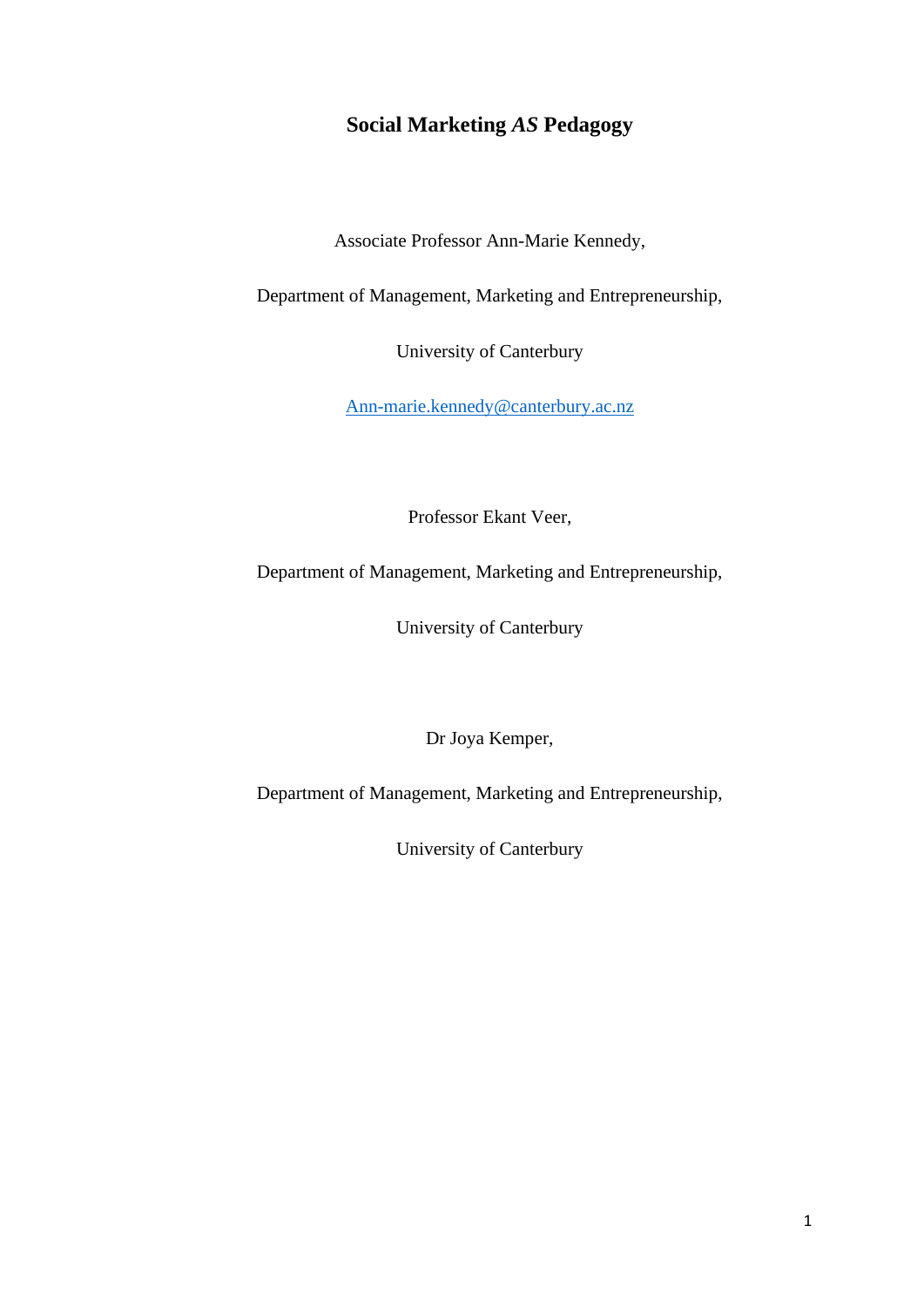## **Social Marketing** *AS* **Pedagogy**

#### **Abstract**

#### **Purpose**

To share the use of social marketing *AS* pedagogy and provide a transformative social marketing pedagogy for social marketing educators. By this we mean, the same principles used by social marketers to improve the wellbeing of a person or group are employed as a pedagogic tool to bolster students' learning and understanding of social marketing. In the described course, students are asked to choose one area of their lives to try and change using concepts taught to them in class. They are then asked to reflect on their personal change journey and apply it to others in the form of a social marketing plan.

## **Design/Methodology/Approach**

We share a conceptual journey using social marketing *AS* pedagogy following the evolution of a Marketing for Behavioural Change undergraduate course. Benchmark criteria for social marketing are used to discuss and conceptualise a transformative social marketing pedagogy. The authors take a reflexive approach to exploring course development, motivations, assumptions, and activities to expand on their approach.

## **Findings**

Social marketing *AS* pedagogy suggests that behaviour change is not just taught through course content but also embedded throughout the course as a learning tool and outcome. A social marketing course can encourage individual behaviour change by asking students to critically reflect on their own behaviour change journey to fully experience and understand the underpinnings and implications for social marketing. In this way, we adopt transformative learning as the outcome of social marketing *AS* pedagogy. We suggest through experiential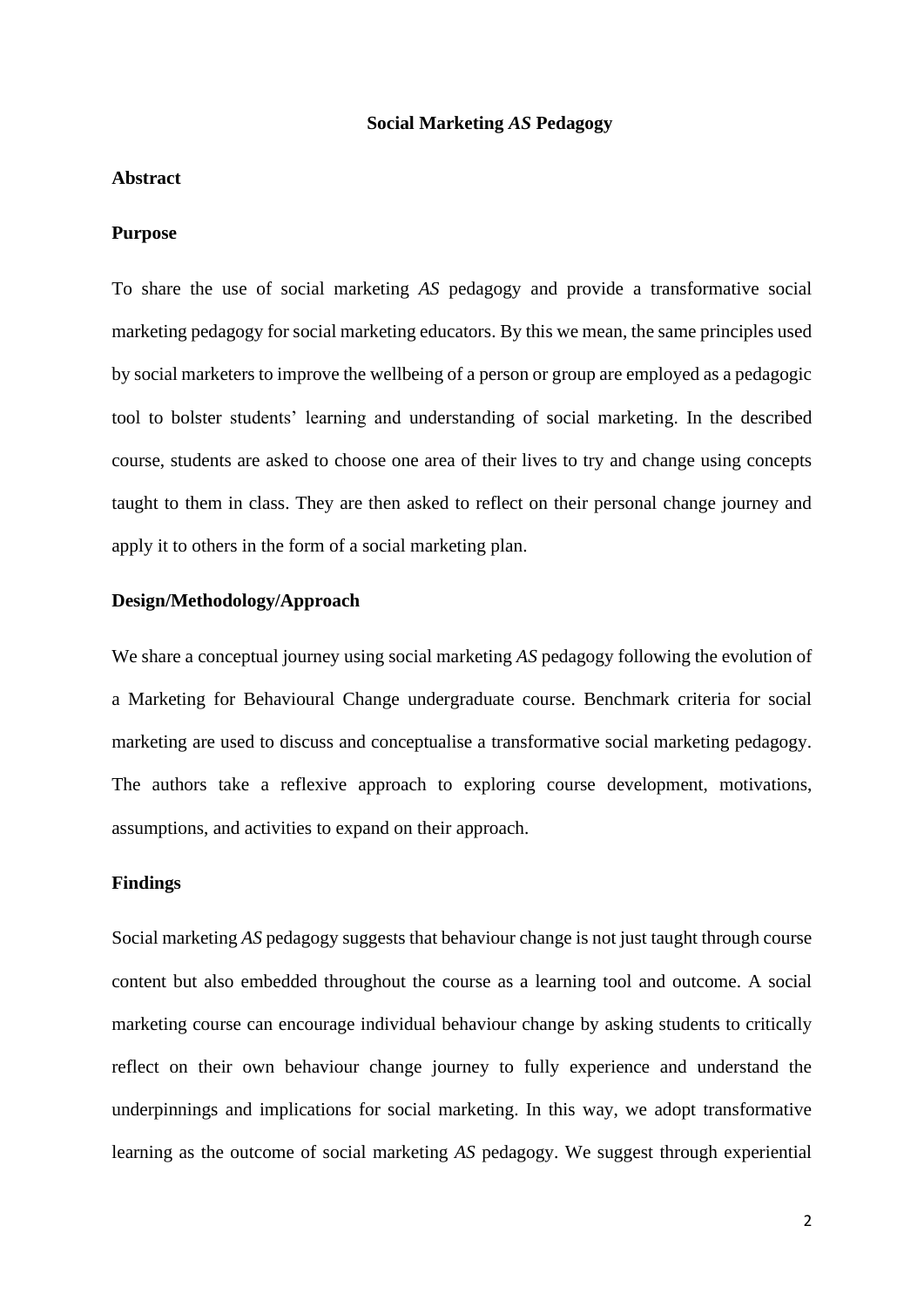learning, including active learning and reflexivity, students are able to change their frame of reference, or how they interpret the world around them, in regards to complex social issues, which may encourage behaviour change.

# **Originality/Value**

As social marketers we must reflect not only on *what* we teach students (Kelly, 2013), but *how* we teach them. Previous literature has not provided any unique pedagogy for how to teach social marketing. This article provides the first pedagogy for social marketing education – the Transformative social marketing pedagogy which views social marketing *AS* pedagogy. We present the value of experiential learning as a three-pronged approach incorporating Interpretive Experiences, Transformative Experiences, and developing Praxis, which includes elements of feeding forward and authentic assessment. This approach provides a unique contribution to the area by providing a pedagogical approach that goes beyond mere knowledge acquisition, to transformative learning.

# **Keywords**

Social marketing, Marketing for behaviour change, Pedagogy, Social marketing pedagogy, Transformative social marketing pedagogy, Experiential learning, Transformational learning

## **Introduction**

In this  $50<sup>th</sup>$  anniversary special issue there will be many who speak to the development and growth of social marketing research and practice, but what of social marketing educators? Many of us are stuck between business schools, health ontologies and competing graduate attributes. The question still remains, with all its complexities and nuances, how can social marketing be effectively taught? In reviewing the handful of articles on social marketing pedagogy (Biroscak et al., 2014; Kelly, 2009; Kelly, 2013; McKay‐Nesbitt et al., 2012; Radford et al., 2015; White, 2018), one may glean that social marketing is a course not often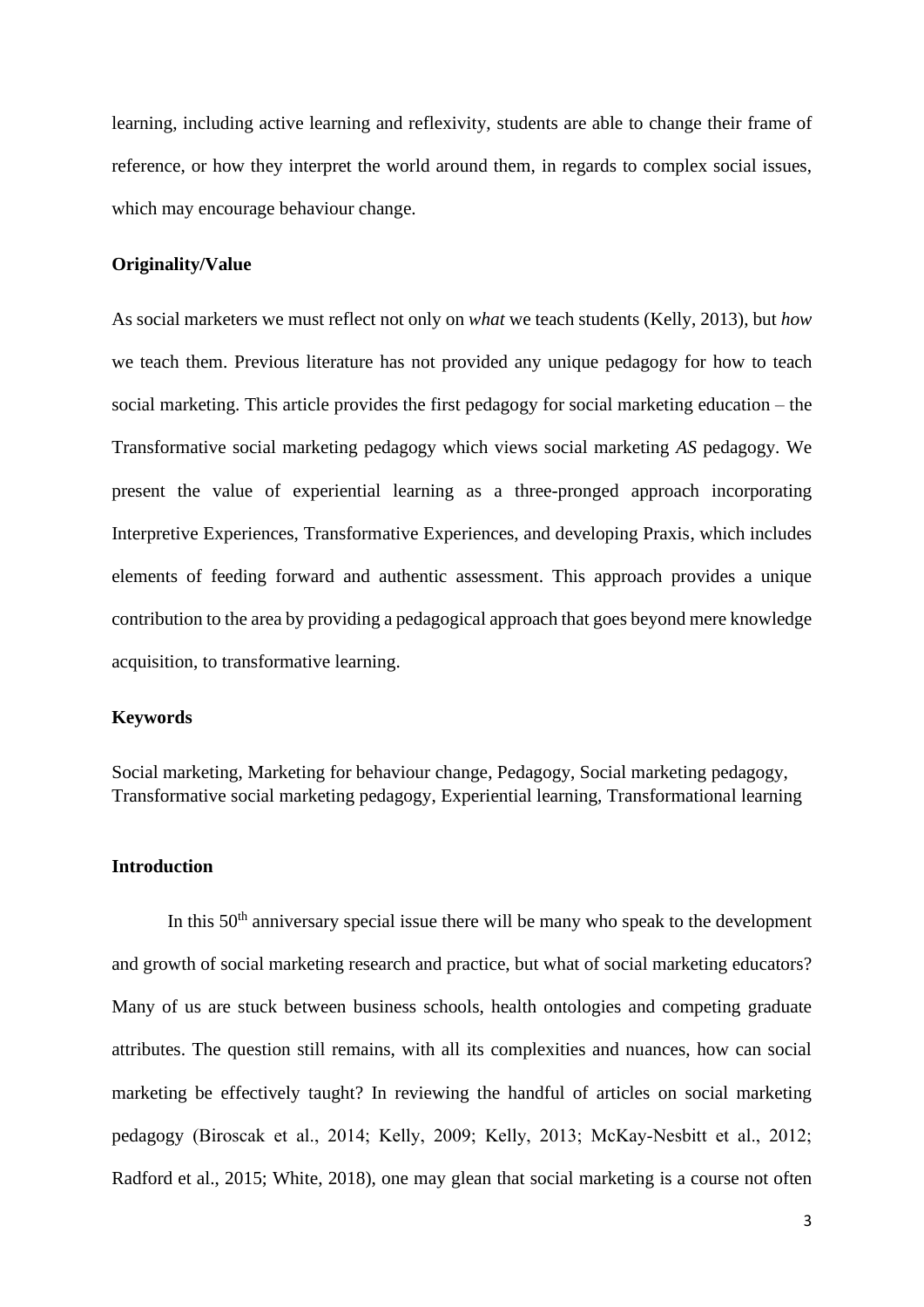offered. Current literature covers *what* we should teach students (Kelly, 2013), but *how* we teach them is missing. The main shared assessment identified in the current literature is a social marketing plan, which is a good way to assess application of course content and explains what should be taught to students. This helps an educator to understand whether a student knows the process of achieving behavioural change but does not necessarily help the educator know whether a student can successfully action behavioural change. Is it possible to develop a pedagogy that teaches both the steps to change behaviour, and also experience these steps in a practical manner to develop a deeper understanding of what is involved in social marketing and behavioural change programmes? That is, praxis?

When developing a course specifically designed to convey the complexities associated with social marketing and behavioural change, we argue that a traditional transactional lecturing model of knowledge exchange is just the first step. We posit that students also need to critically reflect on not only the behaviour change in question, but also the intersectionalities and complexities associated with behaviour change. Here, we provide a blueprint of how educators might do this. That is, how the course allows students to experience personal behaviour change that informs how they might make an intervention plan for others to change. We posit that experiencing personal behaviour change can provide a deeper understanding of how such change does or does not come about for others. Engaged teaching practices, such as classroom participation, engenders a deeper understanding of a topic. However, they do not easily demonstrate the individual challenges with changing that direct experience is able to convey. This article is a conceptual piece which outlines the pedagogical approach and thinking we have taken over the years in a Marketing for behaviour change course. We do not claim that this is an empirical piece but have, on reflection, found that students became a) conversant in behavioural change theories, b) practiced at encouraging behavioural change, and c) engaged in participatory learning to understand effective change drivers. Thus, we suggest behavioural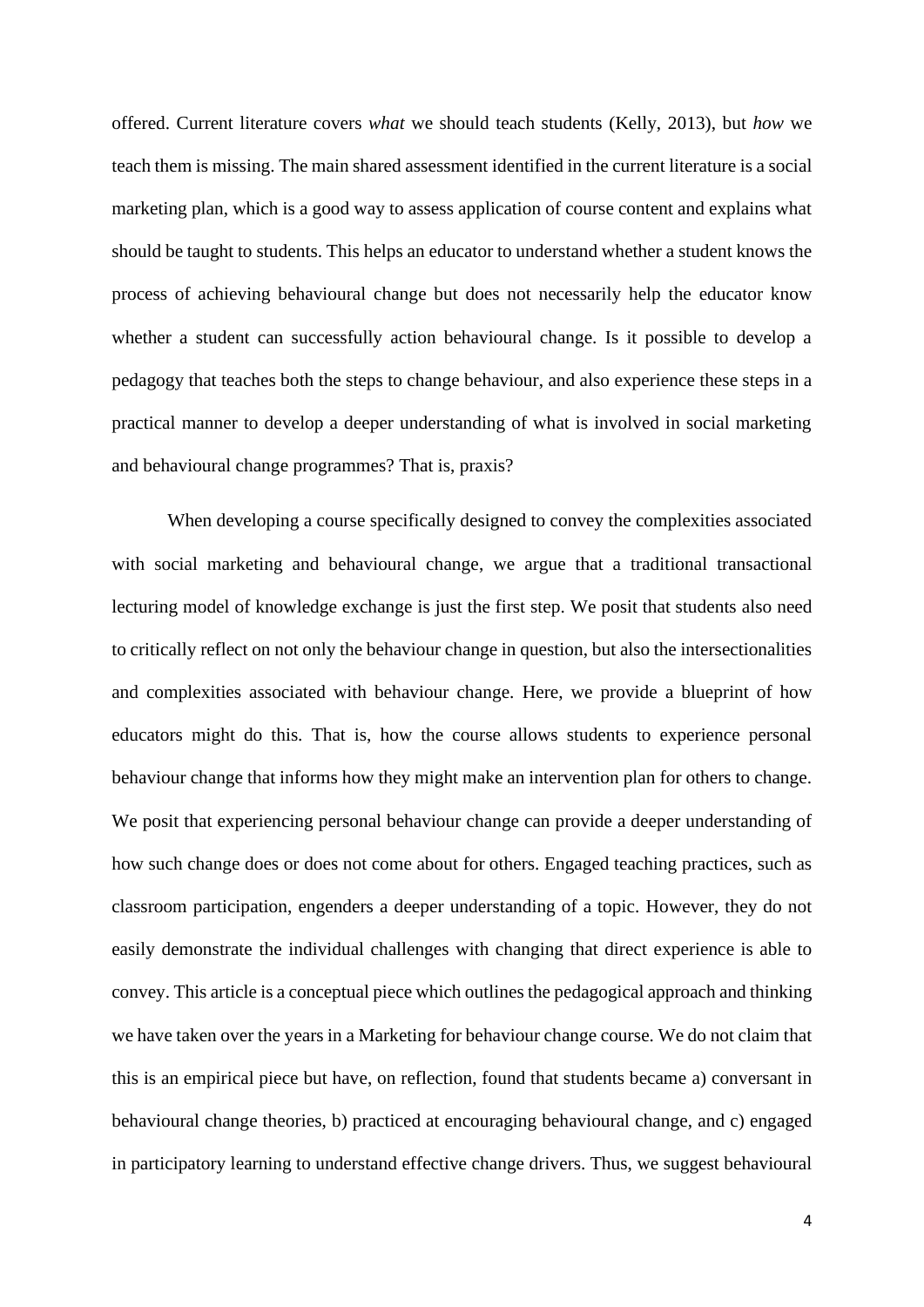change, not just knowledge acquisition, should be woven into the very fabric of social marketing courses and assessment. This way, theories and concepts could be conveyed in class, practiced in students' everyday experiences, and reflected upon in a conscious manner allowing for student transformation. A pedagogic approach combining learning behavioural change principles and their application to oneself, is symbiotic. We argue that one without the other presents an incomplete learning experience for the student engaging in social marketing theory, concepts, and practices.

In keeping with the transformational nature of social marketing (Lefebvre, 2012), we propose that social marketing education can seek to also be transformative. Thus, we propose a pedagogy for social marketing education which treats social marketing *AS* pedagogy. By this we mean, the same principles used by social marketers to facilitate change are employed as a pedagogic tool to bolster students' learning and understanding of social marketing. We present this as resulting in a three-pronged approach: Interpretive Experiences, Transformative Experiences, and developing Praxis. The proposed pedagogic approach adapts Kolb's (1984) experiential learning framework to incorporate elements of Feeding forward (Quinton & Smallbone, 2010), and Authentic assessment (Gulikers et al., 2004) to provide a transformational learning experience. Feed forward requires students to reflect on assignment feedback and feed their learnings forward into their next assignment (Quinton & Smallbone, 2010), while authentic assessment goes beyond mere low level knowledge acquisition and repetition to the use of assessments that develop competence and skills for future employment contexts (Gulikers et al., 2004). We explain that through the use of experiential learning (Kolb, 1984), students are able to experience both personal behaviour change, along with planning for *other's* behaviour change first-hand. This was achieved by a project where they (a) chose one aspect of their current lives that they wish to change for the better; (b) reflected on their behaviour change journey through journaling, in class discussions, and activities; and (c)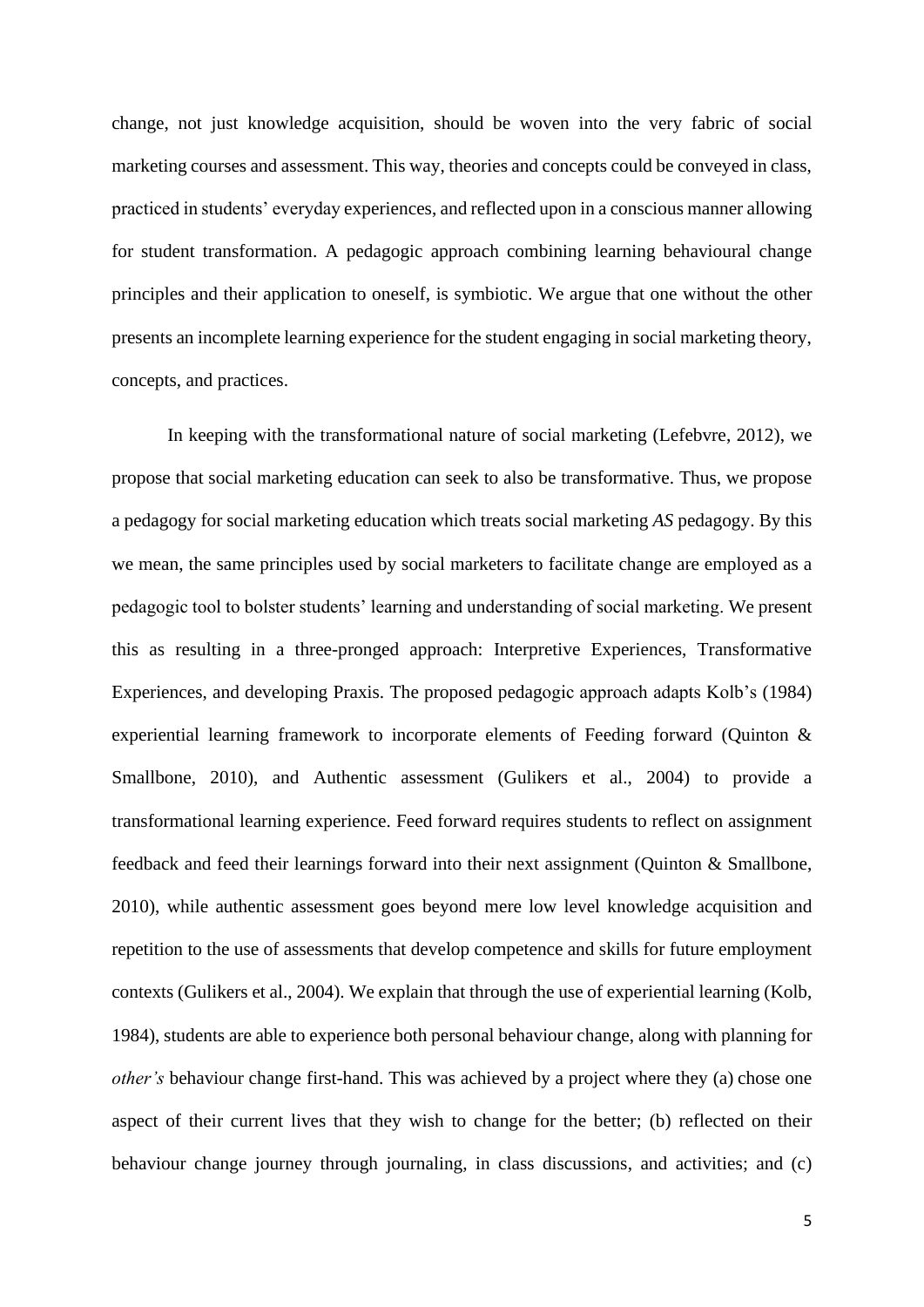utilised learnings from lectures, discussions and journaling to create a social marketing plan for others (Svinicki & Dixon, 1987).

It is through the four steps of experiential learning that reflective (Peltier et al., 2005a) and active learning (Wright et al., 1994) take place. As a result, students can transform their own behaviours and understandings of their chosen area (smoking cessation, exercise, diet etc). Thus, our approach goes beyond surface learning (i.e., passive knowledge transfer) (Harlen & James, 1997) and also focuses on attitude and behaviour change. The transformational approach that is taken aims, at a philosophical level, for students to experience social marketing in action. This occurs through their experience of personal change, and then feeding their learning forward to plan for other people to change with a social marketing intervention plan.

We share our conceptual journey using social marketing *AS* pedagogy following the evolution of a *Marketing for Behavioural Change* undergraduate course from its inception in 2010 to the present day. We draw on examples from student learning and development to demonstrate the approach. We do not claim that this is the only way social marketing should be taught. Nor its objective efficacy, as this is a conceptual article. We use the benchmark criteria for social marketing (Andreasen, 2002) to explore and share the use of social marketing *AS* pedagogy and provide a transformative social marketing pedagogy for social marketing educators.

## **Pedagogical Background**

Social marketing *AS* pedagogy suggests that behaviour change philosophy is embedded not just throughout course content but also used as a learning tool and outcome. We propose that a transformational social marketing course should encourage individual behaviour change. While also asking students to critically reflect on their own behaviour change journey. Thus, they fully experience and understand social marketing underpinnings and their implications for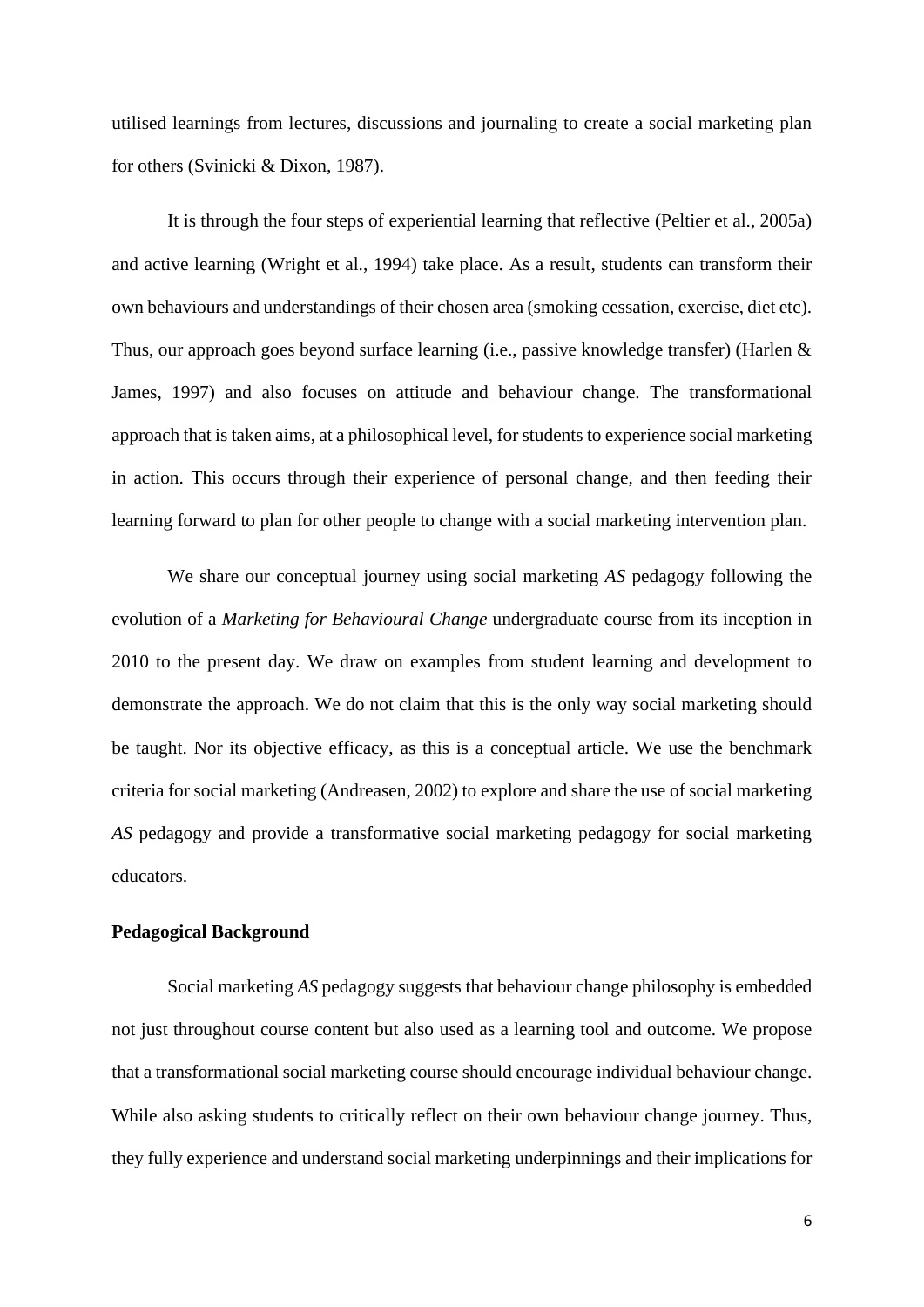practice (e.g. praxis). We suggest that through reflection and journaling, reflexivity, and experiential learning, students are able to change their frame of reference (e.g. how they interpret the world around them - Ogbu, 1993), in regards to complex social issues and encourage authentic behaviour change.

Transformative learning is the process of change within the learner's frame of reference (i.e., associations, concepts, values, feelings, conditioned responses) (Mezirow, 1991, 1997). These frames of reference help guide learners, providing assumptions through which learners understand experiences and shape expectations, perceptions, and feelings. Such preconceptions are hard to change as individuals are often resistant to ideas which fail to fit their preconceived notions (Mezirow, 1997). Transformative learning not only involves an epistemological change (frame of reference) but also ontological (Taylor, 2007). In forms of relatedness for example (Lange, 2004), it is usually directed towards socially orientated topics (Taylor, 2007). As such, we reason that transformative learning, as described by Mezirow (1997), is essentially social marketing enacted in education. A critical reflection of the assumptions held by learners help to transform their frame of reference. For example, reading a book, hearing a point of view, engaging in task-oriented problem solving (objective reframing), or self-reflectively assessing ones own ideas and beliefs (subjective reframing), may all lead to critical reflection (Kitchenham, 2008; Mezirow, 1997). Thus, students can learn to understand their own behavior (i.e., through their behavior change journey) and in turn, are able to reflect, empathize and understand others' behaviors (Taylor & Cranton, 2013) in the context of individual, micro, meso, exco and macro influences. Indeed, previous research demonstrates the ability to empathize with others after engaging in service-learning programs (Carrington, Mercer, Iyer & Selva, 2014). While not all transformative learning would be considered social marketing, the similarities between their objectives (i.e., change in frame of reference) leads to significant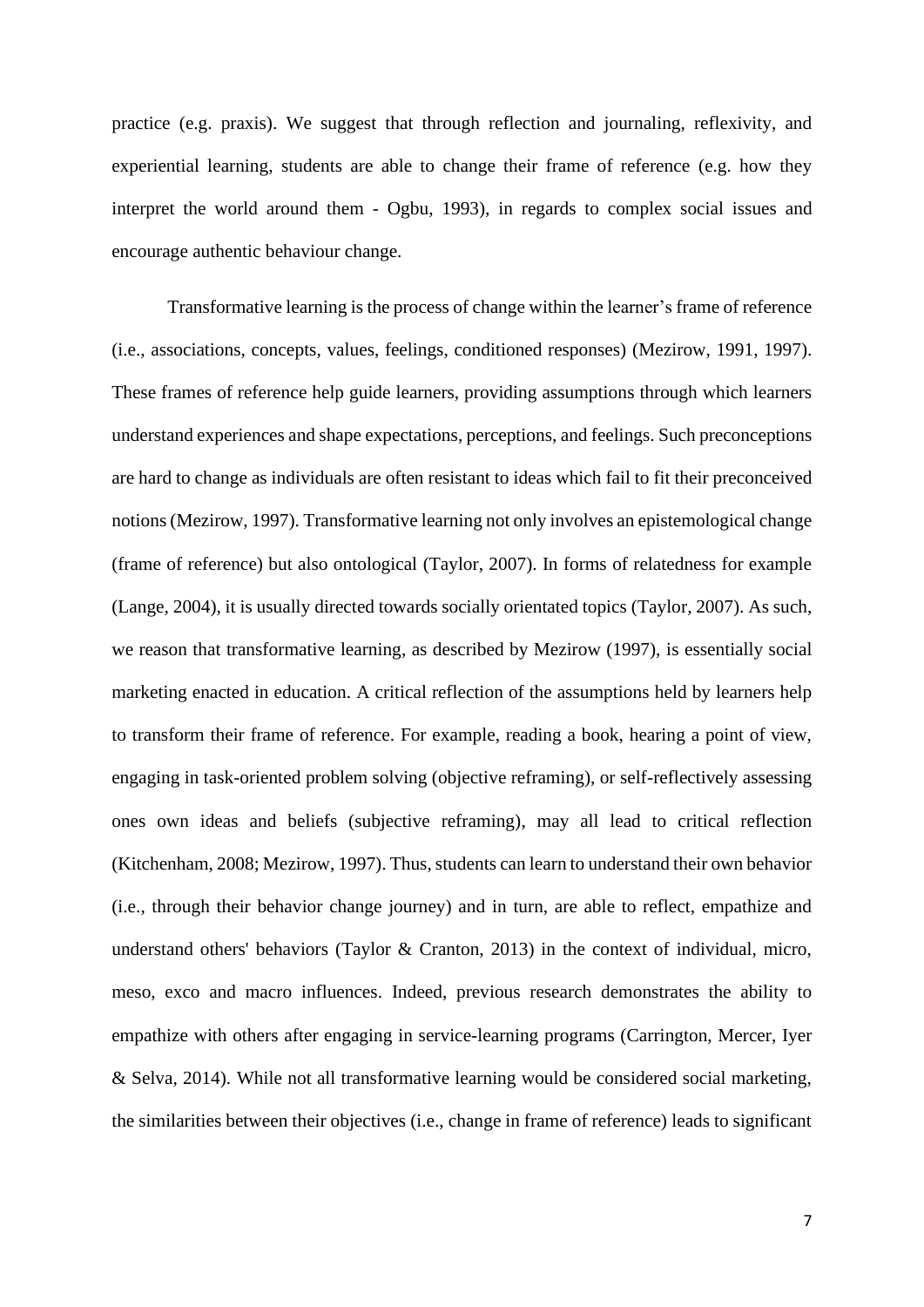overlap. We contend that the contribution of this article is in sharing how a social marketing course can be made transformative.

In this course, we asked students to journal their personal behaviour change journey. Journaling and reflection ensure a high level of self-reflection and thus reflexivity (Hibbert, 2013; Peltier et al., 2005a). Reflexivity is especially sought around what we take for granted and examining the privileging, marginalizing and insulating effects of policies, practices and hierarchies (Allen et al., 2019). Reflective learning is key to promoting active learning, such learning is frequently assessed through journaling (Thorpe, 2004) and involves: "(1) a state of doubt, hesitation, perplexity, mental difficulty, in which thinking originates, and (2) an act of searching, hunting, inquiring, to find material that will resolve the doubt, settle and dispose of the perplexity" (Dewey, 1933, p. 12). In this course, self-reflexivity involves an "ongoing conversation with your whole self about what you are experiencing as you are experiencing it" (Nagata, 2004, p. 139).

To enable transformation and reflexivity, experiences (Taylor & Cranton, 2013) and experiential learning (Peltier et al., 2005b) is used to provide a basis for change. Experiential learning theory suggests a four-stage learning process (Kolb & Kolb, 2005). The cycle begins with (1) a concrete experience causing the learner to (2) make observations and reflections, (3) drawing logical conclusions (abstract conceptualisation). The learner may add this to their theoretical constructs and (4) use these to guide decisions and actions (active experimentation) leading to new concrete experiences (Kolb, 1984; Svinicki & Dixon, 1987). Experiential learning can be transformative for learners if *all* four stages of the learning process are considered (Radford et al., 2015). While experiential learning may lead to the possibility for cognitive transformation, this is not necessarily its objective. The term 'experiential learning' is frequently used as a pedagogical technique that focuses on experiences to promote learning, focusing only on the first stage of experiential learning theory rather than the full theory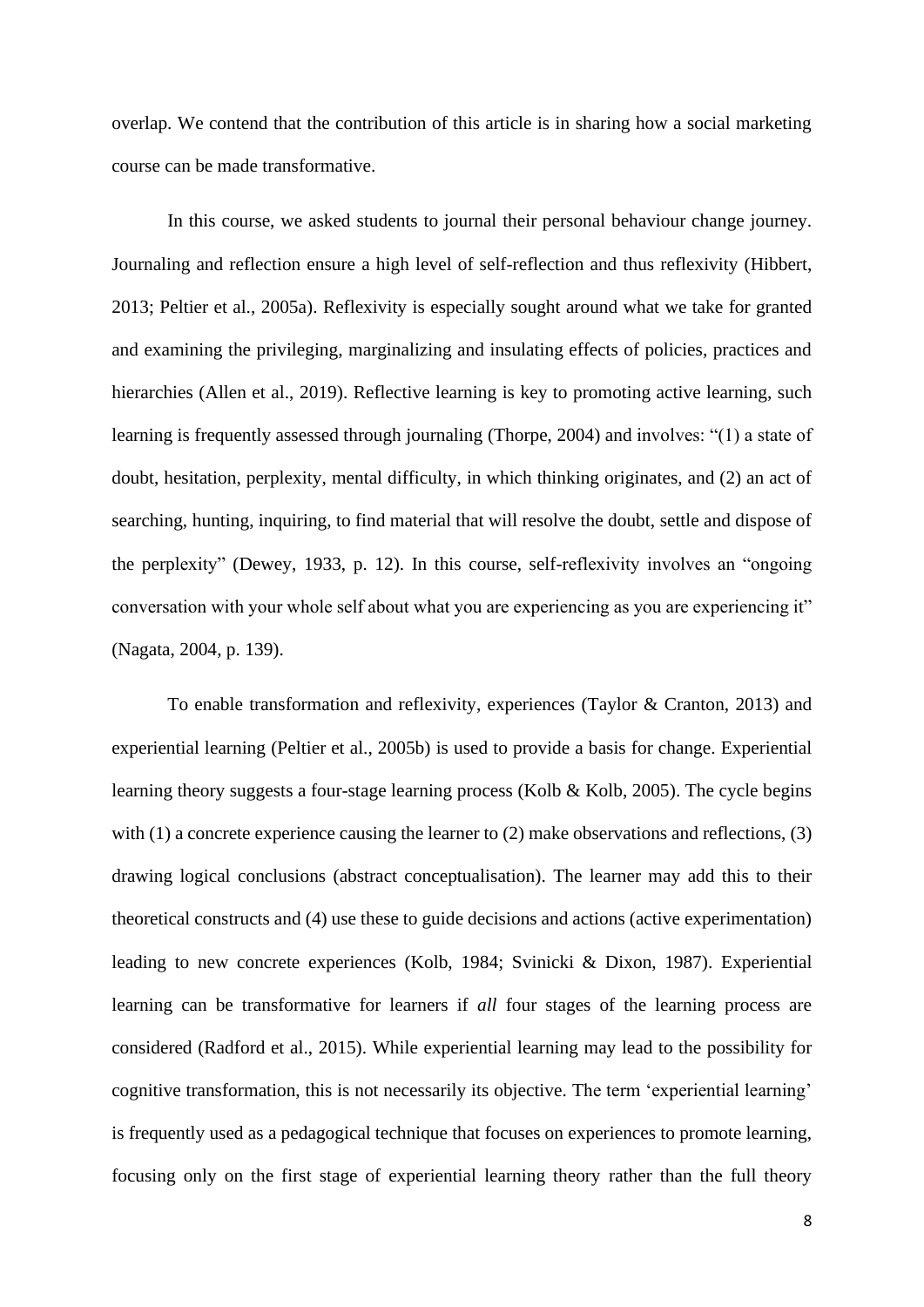(Frontczak, 1998; Kolb & Kolb, 2005). For example, most social marketing courses utilise assessments which only involve development of a social marketing plan (Kelly, 2009, 2013). However, while most 'experiences' in the marketing management discipline are those associated with internships, simulations, or client projects (Bascoul et al., 2013; Wynd, 1989), experiences also vary and may include journals and case studies (Bergsteiner et al., 2010; Svinicki & Dixon, 1987). Figure 1 highlights these varied experiential learning activities.

Active learning is a key component of experiential learning (Labrecque et al., 2021) and posits students are engaged in discovering knowledge, whether that be through coconstruction or transformation (Johnson, Johnson and Smith, 1991). Instead of being passively received (i.e., traditional lecture formats), they must learn through doing, through active processing, and understanding activities (Wright et al., 1994). Student experience, guided by educators, creates knowledge and learning on the topic at hand (Shakarian, 1995). Studies have shown that active learning increases student involvement (McKay-Nesbitt et al., 2012), student learning (Boggs et al., 2007), and the ability to apply theory to real life situations (McKay-Nesbitt et al., 2012). The approach lends itself to skill development for future workplaces, as well as development of lifelong learning processes.

While there is precedence of experiential and active learning within social marketing pedagogy, educators have not applied all four aspects of Kolb's experiential model. For example, McKay-Nesbitt et al. (2012) outline the use of a social marketing plan as an assignment in an introduction to marketing class. The social marketing plan related to environmental concerns and so students' environmentally related awareness, attitudes and intentions increased. However, students were provided with specific education on their specific environmental area. Teams also included a student from environmental studies as a consultant. It is difficult then to ascertain whether students' attitudes increased due to increased knowledge or the social marketing plan process.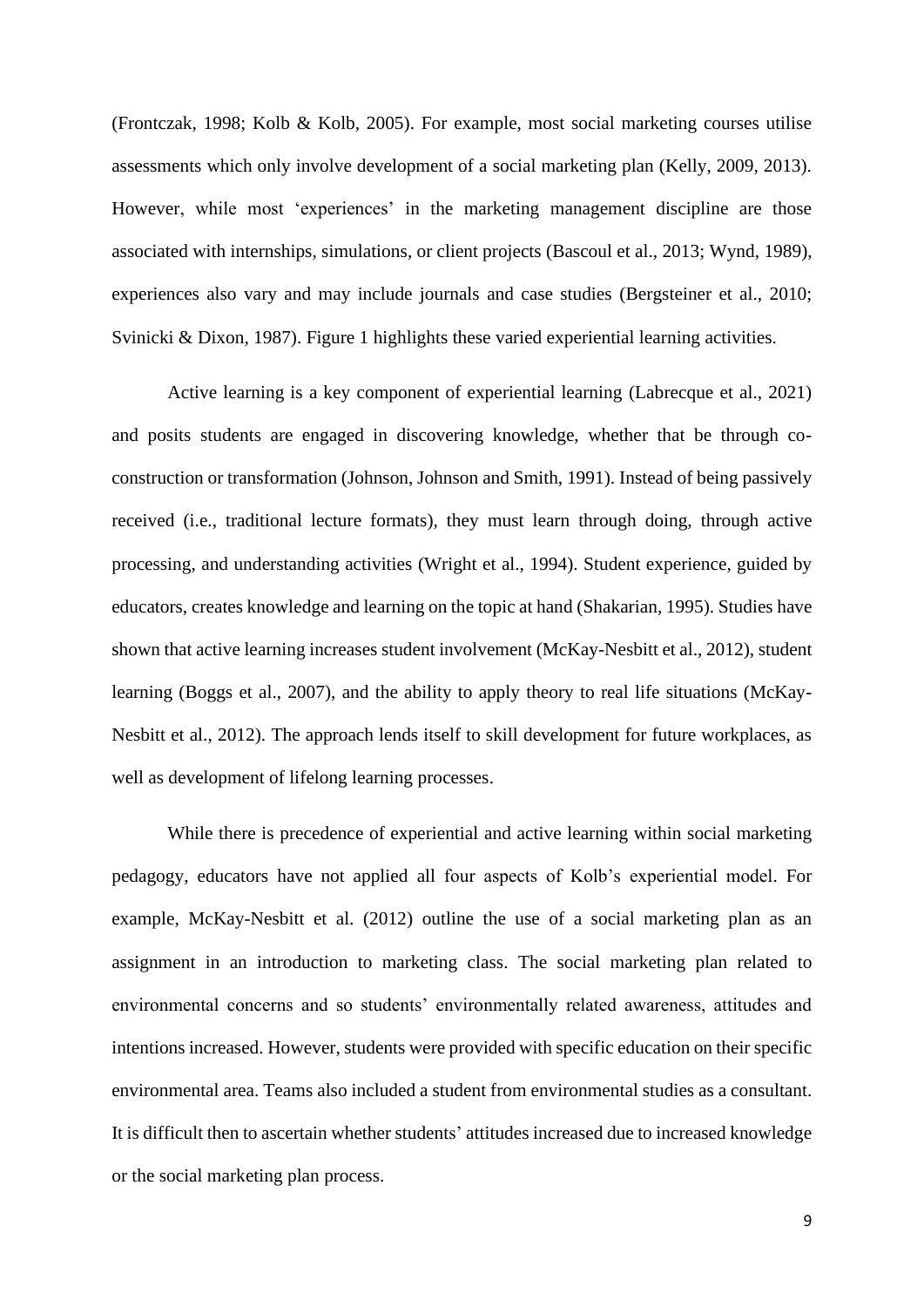McKay-Nesbitt et al. (2012) based their pedagogical stance on the first two aspects of Kolb's experiential learning (Concrete and Reflective). They also claim active learning occurs solely through the assignment (Shakarian, 1995) because students must think deeply to write the assignment up (Hamer, 2000). Such an assignment does develop students' skills for future workplaces, however, does not seem to offer the most fully realised versions of active and experiential learning. Further, the course the article is based on is an introductory commercial marketing course, rather than a social marketing course. Similarly, Radford, et al. (2015), in a social marketing and entrepreneurship course, asked students to begin researching a social issue with little guidance which forced them to research a relatively unfamiliar area (e.g. poverty, human trafficking, violence etc) and form abstract conceptualisations to understand the context of the problem and possible solutions. Students were encouraged to apply marketing concepts to form creative solutions but there is no mention of creating social marketing interventions or taking a social marketing approach. The article states that active experimentation and concrete experiences were gained but unfortunately gives no detail on how these were achieved.

Overall, previous research shows a gap in how to apply all four aspects of Kolb's experiential model to social marketing. We deliver this and extend the area by proposing that experiential learning, alongside associated practices of active learning and reflexivity, as well as feed forward and authentic assessment, provide opportunities for transformative learning. We argue this results in Interpretive Experiences, Transformative Experiences, and Praxis (which we will discuss further below).

The current article addresses the gaps in McKay-Nesbitt et al. (2012) and Radford et al. (2015). Firstly, through developing and sharing pedagogy for a stand-alone social marketing course. Secondly, through incorporation of all four aspects of Kolb's experiential learning model. Thirdly, by extending the area with multiple layers of active learning (including and beyond a straight social marketing plan), journaling reflection, and reflexivity, within a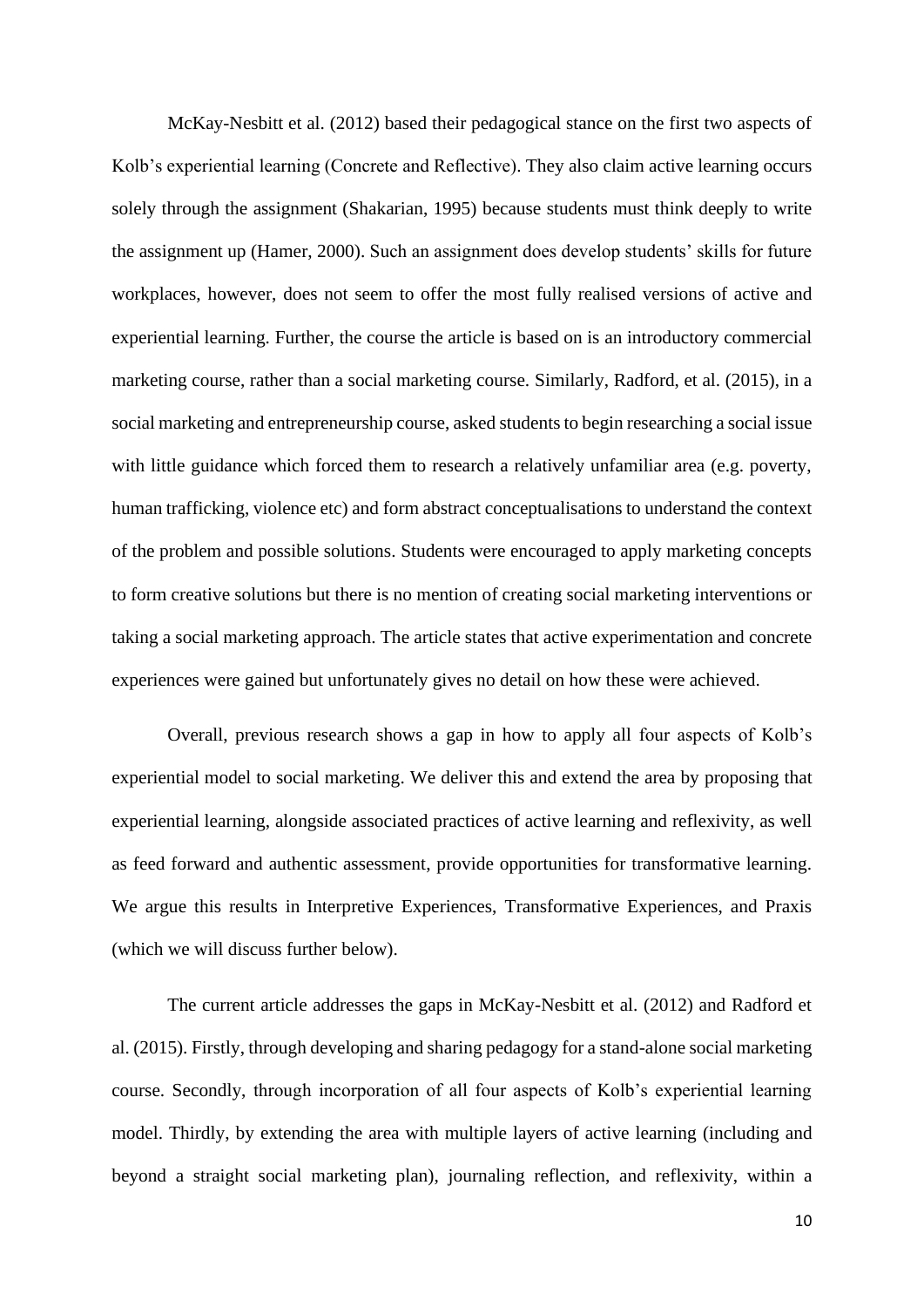transformative context that encourages perspectival, attitudinal, and behavioural change. We now aim to explore and share the use of social marketing as pedagogy in the hopes of providing a transformative social marketing pedagogy for social marketing educators.

## **Social Marketing** *AS* **Pedagogy**

Andreasen (1994, p. 110) defined social marketing as the "adaptation of commercial marketing technologies to programs designed to influence the voluntary behavior of target audiences to improve their personal welfare and that of the society of which they are a part." We apply this definition to pedagogy and discuss how social marketing principles can be used to transform student behaviour and learning. Using Andreasen's (2002) benchmark criteria as scaffolding, we take a reflexive approach to exploring course development, motivations, assumptions, and activities in order to expand on a teaching approach using social marketing *AS* pedagogy. The six benchmark criteria are (1) Behaviour change: as the main goal, not just knowledge, attitudes and beliefs, (2) Research: to gain a better understanding of the target group and effective interventions, (3) Segmentation: of the target population; (4) Exchange: including the value provided by the intervention, (5) Competition: understanding what competes for time and attention away from behaviour change, and (6) Marketing Mix: applying a range of methods to enact behaviour change (Andreasen, 2002).

As an overview, the social marketing course began as an elective third year course called Social Marketing and later changed to Marketing for Behavioural Change to open its appeal to a wider audience and remove confusion between similarly titled social media courses. It is open to all students, even those without a marketing background.

While we do not claim our course as 'perfect' as it is an iterative learning experience for us as educators as well, we *do* provide reflection on what we have undertaken, as well as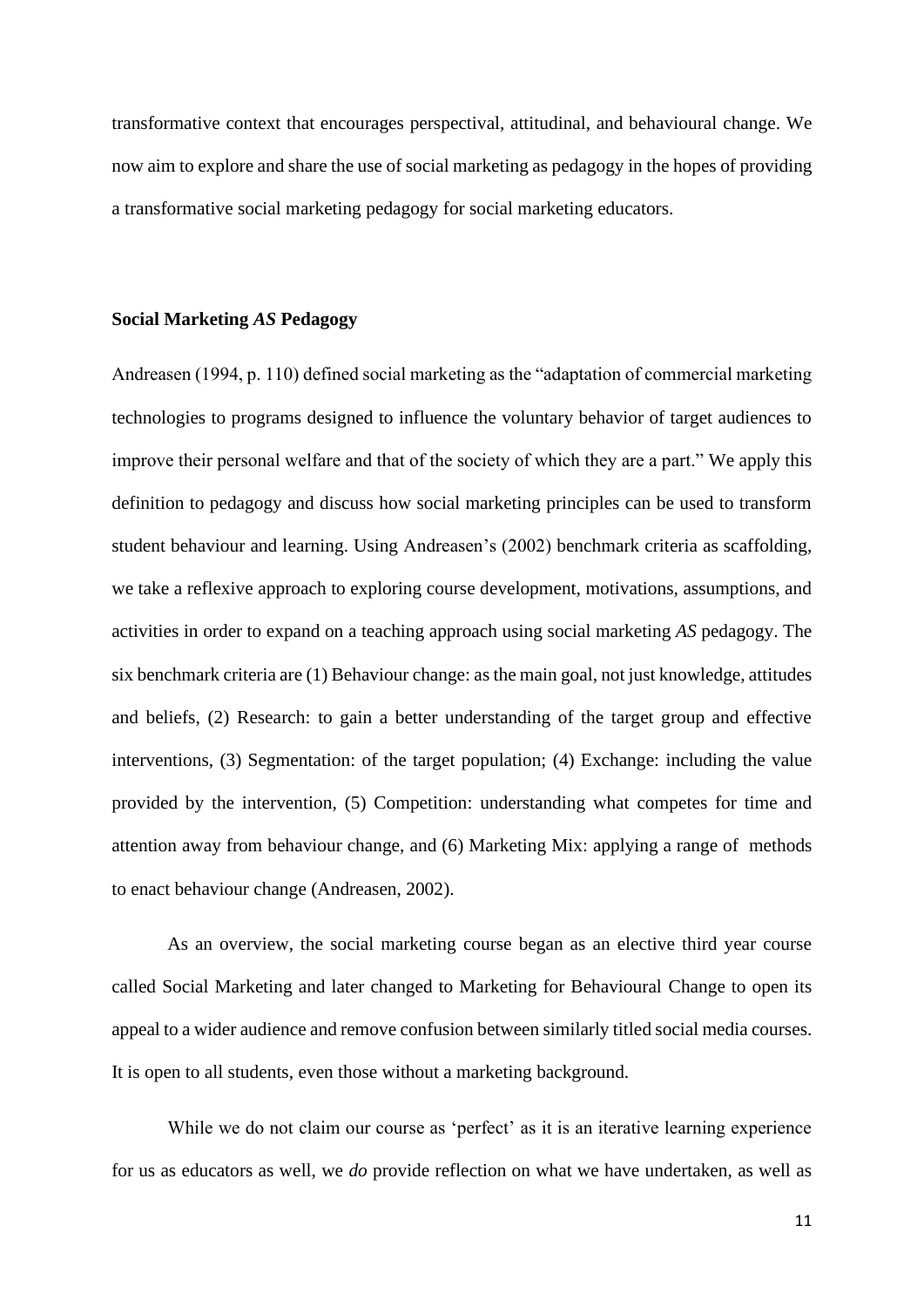our *ideal* scenarios for the course in the following outline. Together we hope that other educators may gain guidance in undertaking such a pedagogy. We utilise the benchmark criteria for social marketing to explore the use of social marketing as pedagogy through both the experiences of students and reflections of the educators. The key behavioural objective for the course was student's transformative learning. As such, the figurative 'social marketer' is at times the educator, and at other times the student in the following narrative. This is part of the transformational nature of the course.

From the outset there was a desire to build an assessment module that would be formative and help students become active learners (Wright et al., 1994) in their engagement with class material. Active learning pedagogy allows students to experience their change topic directly (whichever they choose) and on a personal level (Labrecque et al., 2021). Concepts were applied in class in an active manner (i.e., through open forum discussions and class engagement in workshop type activities). This was coupled with the behaviour change project where students have agency over their change choice. Increasing engagement, insights, and personal reflection around the topic more than if it were pre-defined. The reflective diaries also enabled this by encouraging students to explicate *why* they were making changes and how efficacious they were (Thorpe, 2004). By not simply accepting wins and failures but reflecting on why and how these changes were occurring it was hoped that greater levels of insight would be drawn from the project (Peltier et al., 2005a). The social marketing plan assignment that followed, allowed them to apply their personal learning to others.

Previous scholars have linked social marketing behaviour change theories to cognitive, conative, affective, socio-cultural, consumer behaviour, and social change models (Brennan et al., 2014). We argue that transformative learning touches upon conative, affective, and sociocultural models as individuals are considered 'stuck' in unsustainable and unhealthy behaviours through: practices and routines (conative models), norms, values and belief systems (affective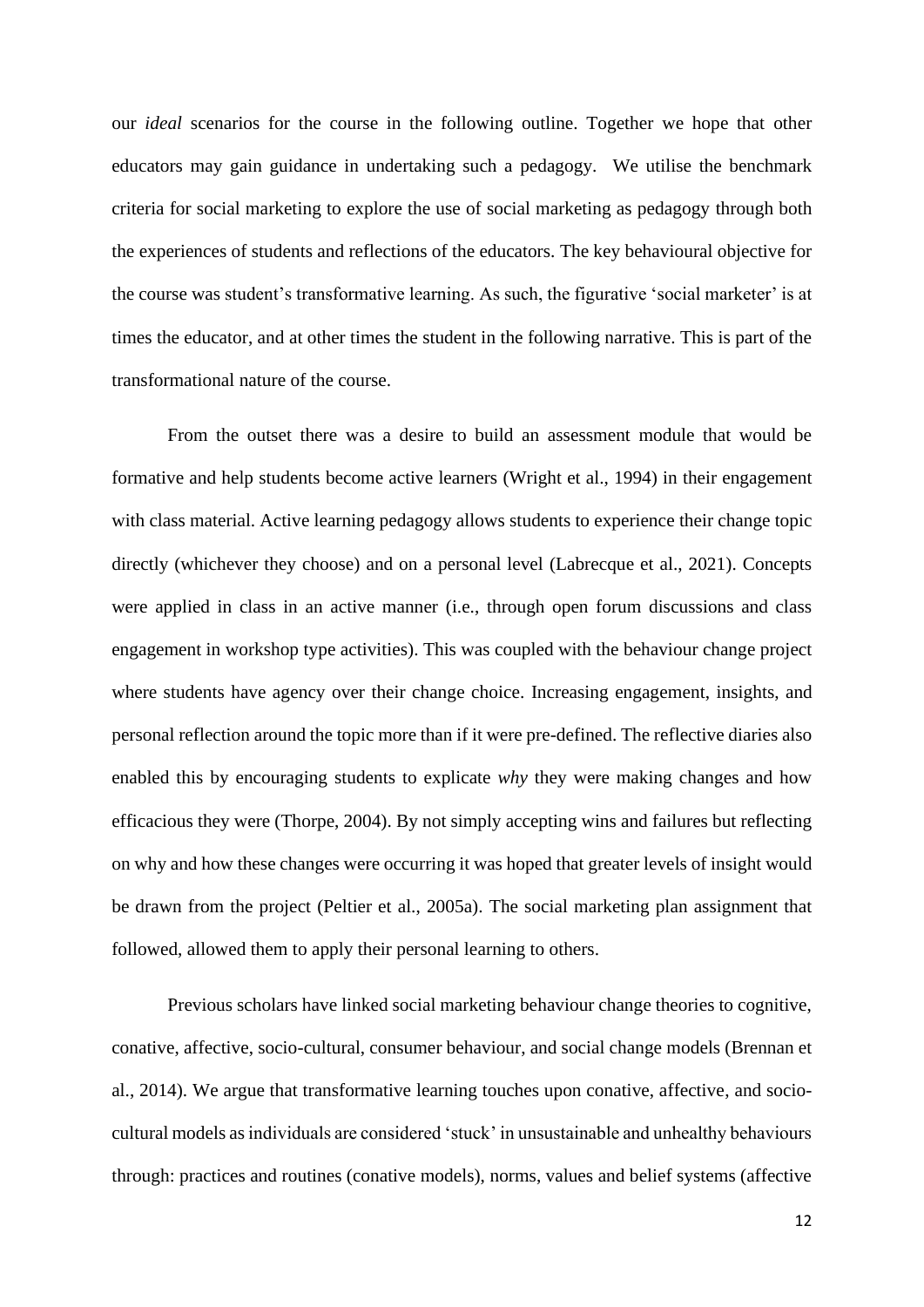models) and micro (socialisation), meso (community, schools), exco (media, policy) and meso (ideology, culture, rituals) level effects on behaviour.

Table 1 displays how the benchmark criteria is utilised with each expanded upon in the following sections. While slightly out of order, we start with the Marketing Mix so as to explain the course more clearly to the reader.

#### <INSERT TABLE 1 HERE>

## *Marketing Mix*

'Product': The main assessment piece was developed based on one initially created by Julie Ozanne, then at University of Virginia, and then further developed for this course with Lucie Ozanne. It asked students to use their experiential learning journey as part of their assessment. The current assessment asks students to choose a behaviour they wanted to improve; draw on theories in class to help them adapt or change the behaviour in question; keep a written diary over 6-12 weeks (depending on the iteration) expressing their thoughts and experiences as they go through the behavioural change process, and finally write a social marketing plan to encourage others to change their behaviour. The class size ranged from 50- 200 people. The social marketing plan instructions were based on Kotler et al (2002) and Weinreich (1999), and asked students to write using the following headings: 1) Background context; 2) Target group; 3) Intervention objectives; 4) Past intervention learnings; 5) Intervention mix; 6) Intervention evaluation. The assessment was used as a platform to develop a deeper understanding of how social marketing practices can affect the individual being targeted as part of an intervention but also allow the students to reflect on the underpinning psychology and sociology that drives their current behaviour. Topics chosen ranged from increasing exercise; dieting or nutritional changes; smoking, drinking and drug reduction/cessation; saving money and budgeting; studying; decreasing procrastination;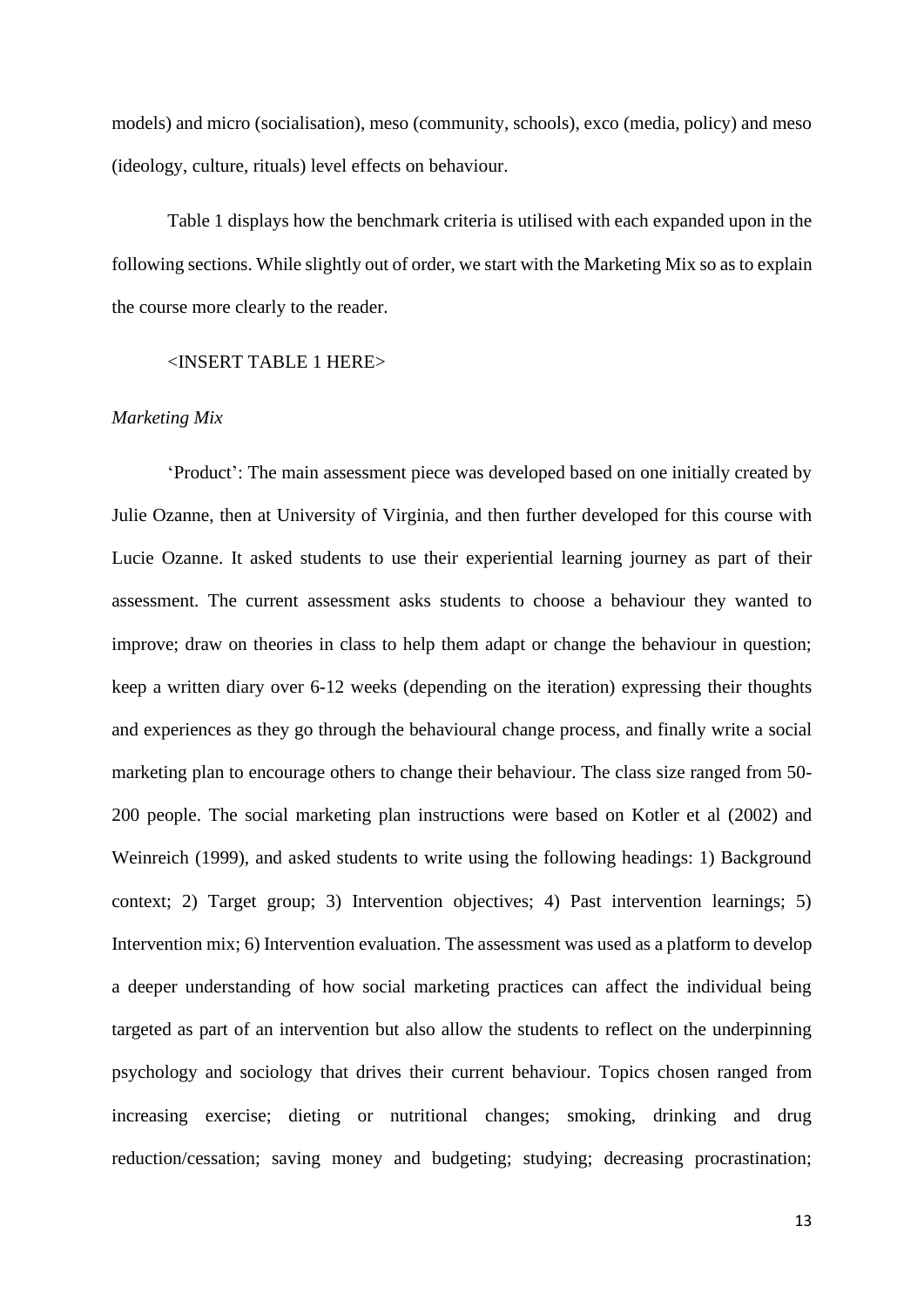sustainability related behaviours; mental wellbeing; and mental health. In recent years, students also contribute questions to a class survey to gain insights regarding the change area for others (that is, market research insights). Examples of their questions include: "*How many times a week do you currently exercise?*" and "*What are the barriers to you exercising?*". Following this, students are expected to use their experiences to write a social marketing plan for an intervention in that same area. Overall, the social marketing plan, as well as the class survey, creates authentic assessment which ensures learning and using the same skills they would use as a social marketer (Gulikers et al., 2004). Specific social marketing skills developed include: 1) data collection and analysis for consumer insights; 2) segmentation experience; 3) behaviour change theory application; 4) experience of intervention value exchange creation; 5) intervention goal setting and testing; 6) experience of mitigating competition for change; 8) social marketing advertising creation; 9) social marketing intervention planning; 10) social marketing plan writing experience. In the discussion section of this article, we explain how transformative learning was achieved through this approach. Aside from the main behavioural change project the class included an early concepts test to ensure students have a strong grasp of key theories before progressing to future behaviour change practices.

'Place': No class comes without change; however, the nature of this class and its location in Christchurch, New Zealand, meant that it faced more change than most. Within 4 weeks of the course commencement the Canterbury region was hit by the largest earthquake in living memory. The remainder of the course was carried out under a cloud of constant aftershocks and fear of further structural damage, despite no lives being lost. In 2011 another major earthquake hit the city leading to the destruction of much of the central city, major damage to the campus and 185 lives lost. Many students who had enrolled in the program unsurprisingly withdrew to study elsewhere. This sudden withdrawal was experienced across the campus and resulted in a flow on effect with lower students enrolling in the course 3-4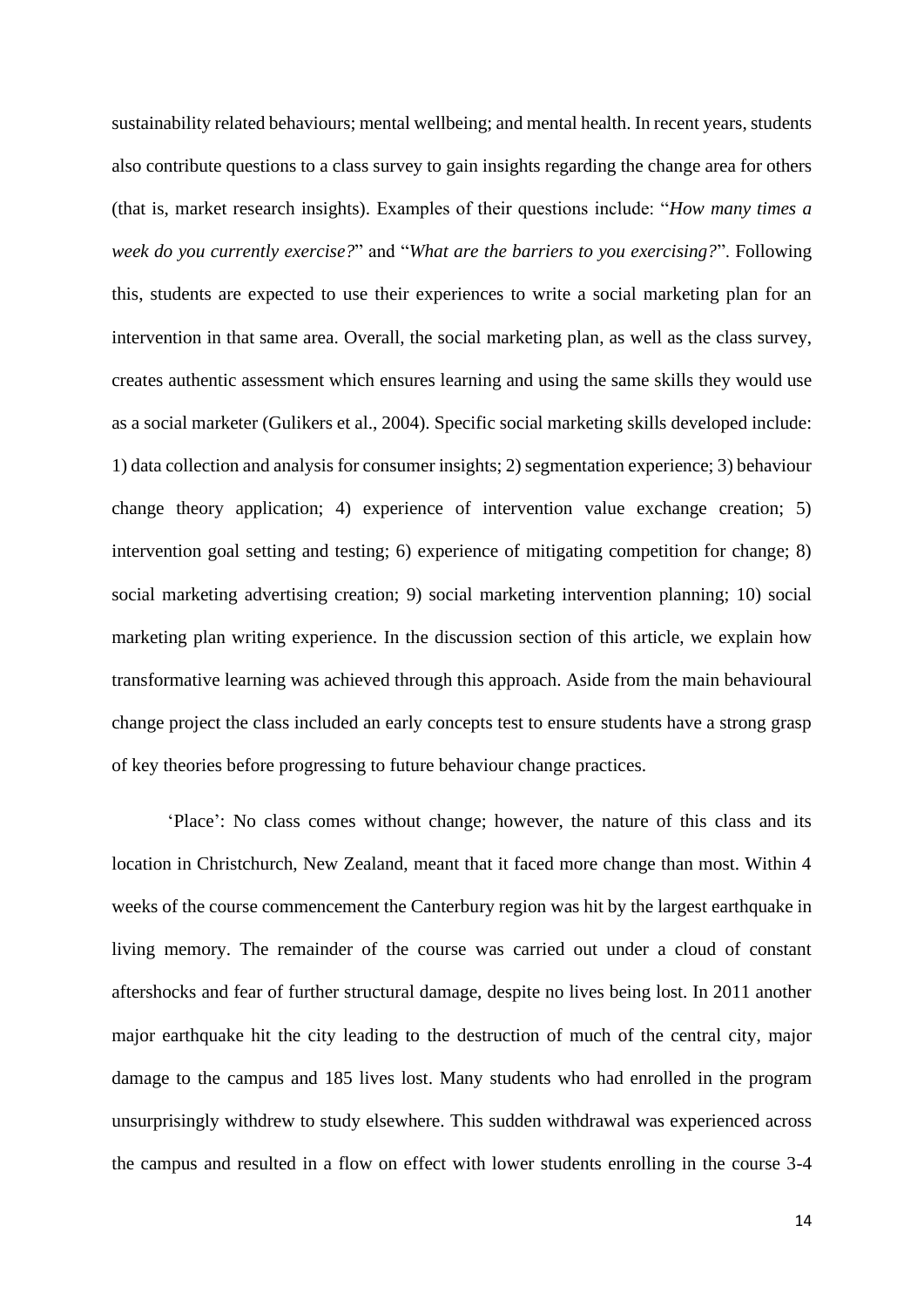years after the earthquakes. From 2011-2014 a further 25,000 aftershocks hit the region requiring students to be constantly ready for any change and having a significant impact on mental well-being. One silver lining from this is that the impact of the behavioural change course had been realised by many students and course enrolments increased dramatically. In 2019 Christchurch faced New Zealand's deadliest terrorist attack with the loss of 51 lives, plunging the city into a full day lockdown and sent ripples of unease across the city, especially for our international students. Finally, in 2020, as with much of the world, COVID19 forced lockdowns and alternative practices for engagement, student interest in the area increased.

'Price': From a cost perspective for students, some students ended up spending far more time focused on the assessment and not preparing for other classes' assessments. This was reflected upon by some students who found the behavioural change project was 'consuming' and so engaging that they were willing to put extra effort into the assessment rather than study for another test. This was an unintended consequence but also shows that the development of programs and assessment that build student engagement are likely to be engaged with in an active manner, driving greater levels of understanding and insight. As educators, we addressed these issues by changing the assessment structure and both decreasing the number of diary entries (from 12 to 6), while also changing the final social marketing plan to a group assignment. Unfortunately, the potential transformative effectiveness is likely to have decreased somewhat. Future iterations of the course will look at having 12 diaries again but submitting them as video diaries only, to aid in both student workload, while also giving students more freedom to express themselves.

'Promotion': The usual university level promotion of the course has been undertaken, and student numbers have grown organically and through word of mouth. Communication and contact with students occurred through live in-class lectures (due to COVID restrictions some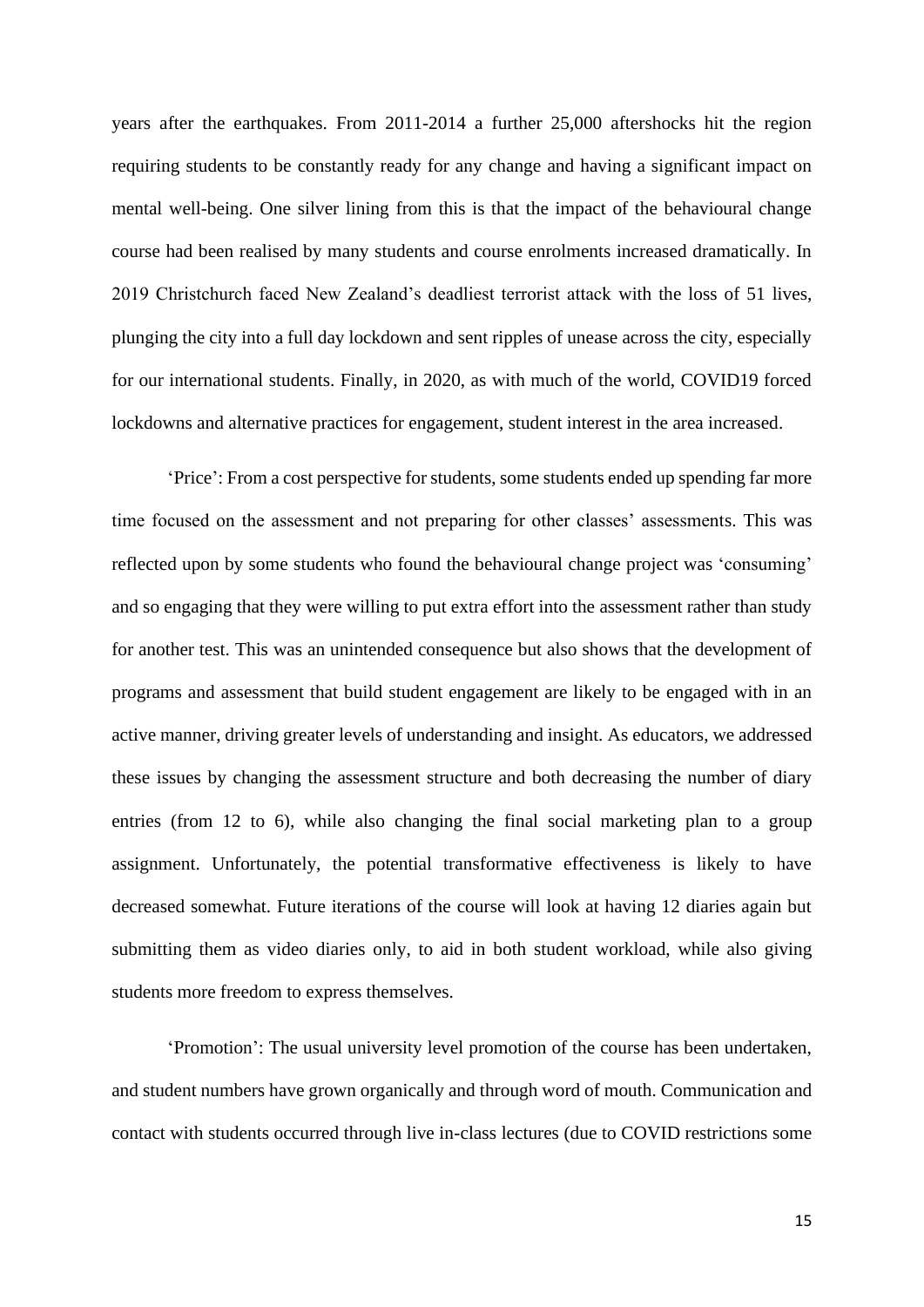classes in 2020/2021 were online) and through Moodle where lecture recordings and readings were placed.

#### *Behaviour Change*

At the heart of the course is a focus on behaviour change, and as stated earlier, the overall behaviour change goal for the course was enabling transformational learning in the students (Mezirow, 1991, 1997). The class is twofold: (1) it educates students about behaviour change (knowledge acquisition); and (2) it asks students to participate in experiential, reflective learning (through diaries and the behaviour change project) to encourage transformational learning. For students' personal goals, clear, specific, measurable and time-bound behavioural goals were set (French & Blair-Stevens, 2007). Specifically, instruction in creating SMART goals and making interim goals was given and student's goals checked in class by the lecturer during workshop type activities. In this case, early classes discussed the differences between attitudes, intentions, sentiment, and behaviour, to establish that the final drive for behavioural change is one that is difficult. This was further exemplified through the students' own transformational learning journeys (Mezirow, 1991, 1997; Russell-Bennett et al., 2019), as shared through their diaries which enabled reflexivity (Thorpe, 2004).

The weekly diaries documenting students' behaviour change journeys were the main vehicle for goal assessment for the students, and the educators' vehicle to create student reflexivity. To ensure this, students were told that the diaries would be kept private between the student and lecturer and not used as a judgement against the student's ability. They were also encouraged to present a raw reflection on their journey in order to reflect honestly on both the successes and failures, to use language that portrayed their emotions, and be creative in their diary delivery (Thorpe, 2004). A few students presented video diaries of their journeys (particularly useful when assessing stress management and anger control projects) so as to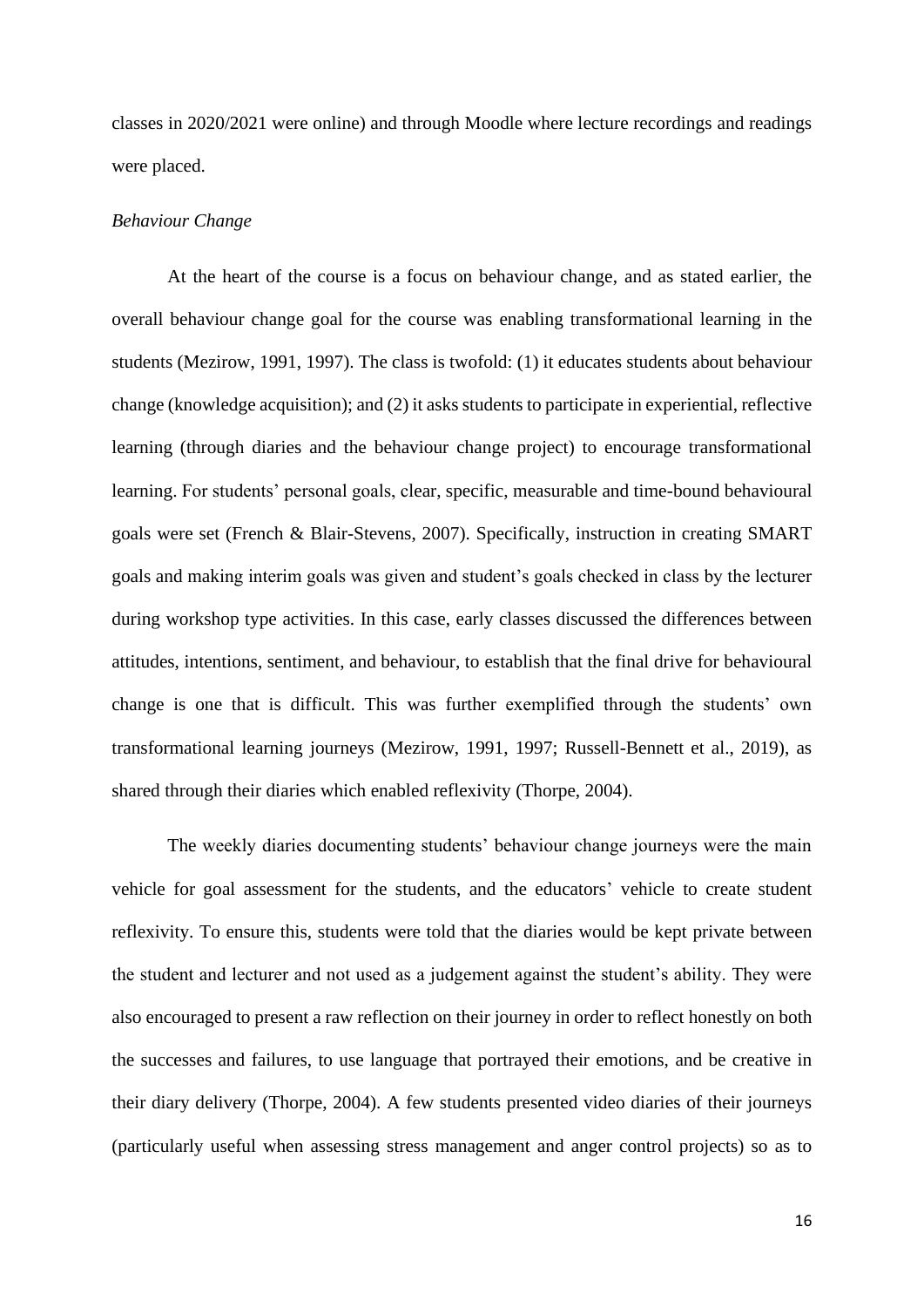show the physical change on their bodies as a result of their behaviour change. These diaries shared both the students' successes and failures with behavioural change. The things that worked and things that did not. By understanding the nuances of behavioural change in a nonlinear manner that is fraught with ups and downs, the students were able to adapt their plans and practices to suit their progress. Although not mandated as part of the course, some students would contact the lecturers years later to share how their behavioural change progress was being maintained. These emails provide examples of sustained success from students' behavioural change projects and diaries that students have found the process transformational.

Using a feedforward approach (Quinton & Smallbone, 2010) and providing scaffolding for student learning improved marks in the diary assessment and proved to ensure more reflexive diary submissions from students. That is, it enabled deeper reflection and experiential learning from the diary assignment (Quinton & Smallbone, 2010).

In order to help students reflect on their own concrete experiences in their own journey, as well as develop abstractions and implications (Kolb & Kolb, 2005), the lecturer also undertook their own behaviour change journey along with students. In the first week of class the students voted on what behaviour change area the lecturer would embark on and the lecturer kept the students updated with a weekly vlog post of their own journey, challenges, and successes. For instance, examples of the lecturers' goals over the years include to build their flexibility and do the splits in class, conquer their fear of heights and do a bungee jump, and train to run a half marathon at the end of the course. Students avidly followed the lecturer's process and final success in their goal.

# *Research*

Educators identified 'actionable insights' from students leading to a deeper understanding of what motivates and induces change in their chosen behaviours (French  $\&$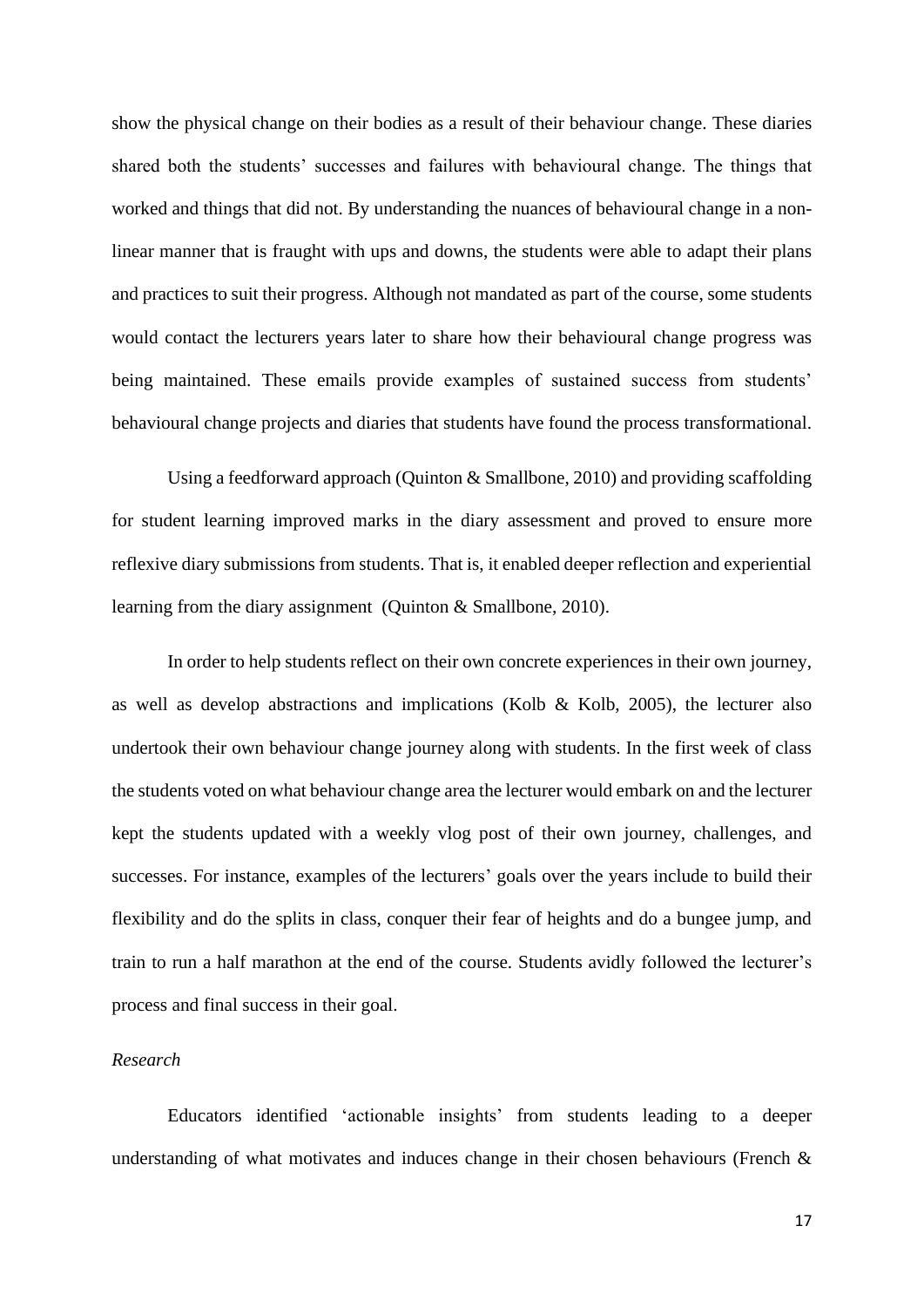Blair-Stevens, 2007). In a practical way, insights were gained for students from conducting a class survey, and for educators through student feedback and evaluations of the course.

The class survey assessment was introduced when students found it difficult to find secondary data to support their target group assumptions for the overall marketing plan. As many students picked topics where no or little research exists on the target group (such as the area of procrastination), their final marketing plans were theoretically correct, but evidentially baseless and so potentially impractical. A class survey assessment has now been introduced to fill the gap in secondary data available for students. The 10% class survey assessment asks students to submit two survey questions along with a 250-word blurb "*explaining the relevance of the questions to gaining insights from your target market regarding your chosen behaviour (e.g. what you hope to find out)*" (Course outline, 2021). These questions are collated and edited into Qualtrics surveys and students are then sent one survey each to complete. The anonymous raw data from all survey responses is collated into a spreadsheet and then released to students for analysis and use in their marketing plan. This has greatly increased the standard of the evidence used in the marketing plan but did not come without challenges. The major challenge for this assessment is the administrative burden of collating questions into Qualtrics. The help of a tutor was gained for this aspect specifically and future iterations of the course will explore more collaborative ways for students to submit questions such as through Wiki creation.

The social marketing educator seeks to fully understand the lives, behaviour and the issues involved (French & Blair-Stevens, 2006) with students, their learning and transformative experiences. These insights were gained through student feedback and course evaluations. For instance, we had to be sensitive to the issues students would be investigating and discussing in class. The course was the first in the business school to incorporate trigger warnings and discussions regarding safety of expression and identity in class. Many of the concepts and topics discussed in class would be confronting to some students and so discussions around what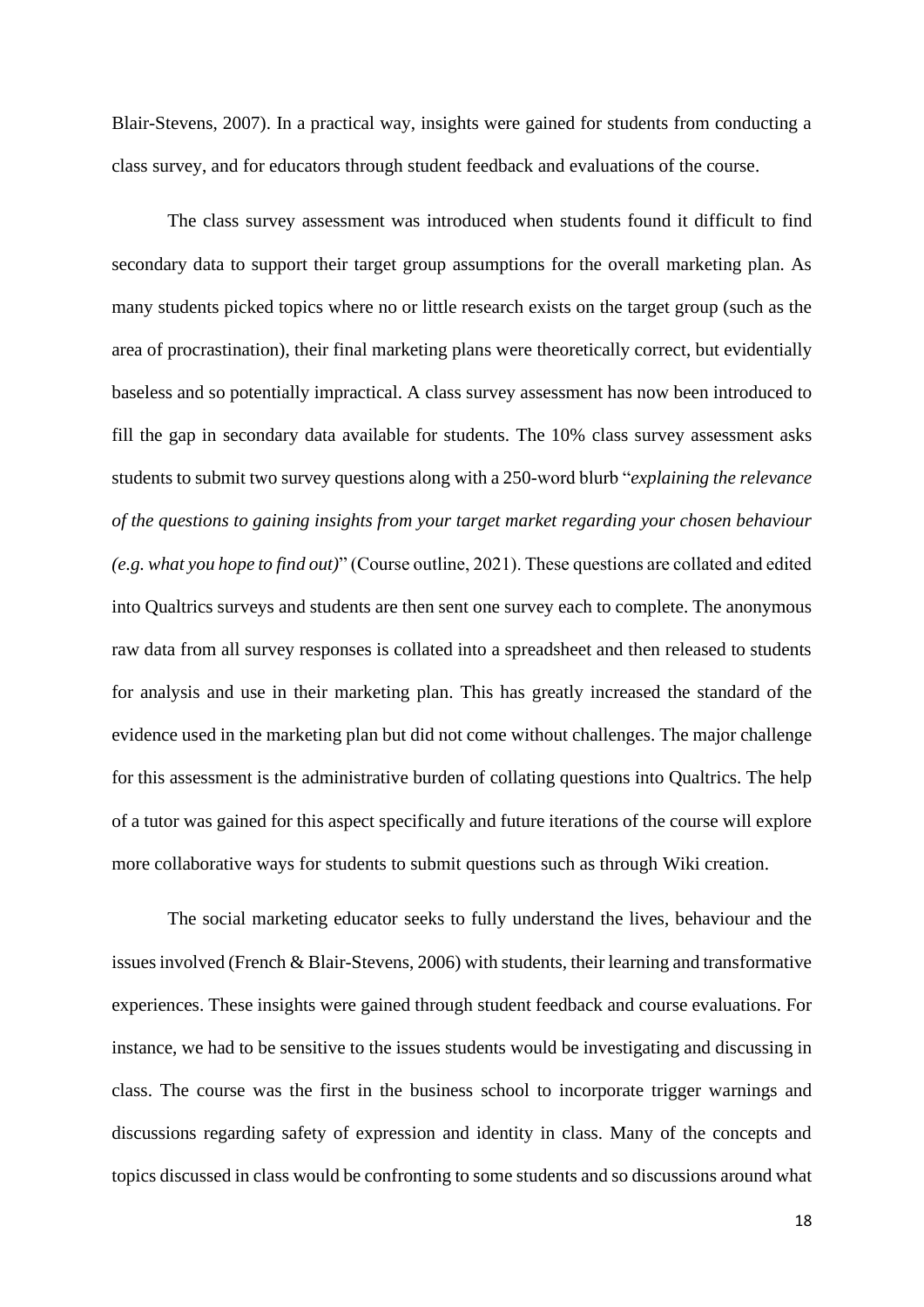a safe learning environment looks like and how it is employed were co-constructed with the students. This has recently spilled into the area of recorded lectures during COVID. Students increasingly seek flexible forms of learning through recorded face-to-face lectures in New Zealand. The lecturers dealt with the conflict between providing flexibility for students by allowing lectures to be recorded and protecting their privacy when they discuss their personal change journeys in class. There is no easy or perfect solution to this conflict.

At its inception the course assessment was created prescriptively to ensure students did not choose topics that may be ethically problematic as well as difficult to complete given the short time-frame of the course. As a result, a list of topics were suggested and students were forced to choose one of those topics to complete as part of their behavioural change program. However, almost immediately students expressed an interest in having greater agency and ownership of their own learning and choosing their own topics. The following year (2011) was the year of the Canterbury Earthquakes and led to not only a significant number of students choosing to leave the campus but also a greater level of ownership around personal well-being and safety. As such, a focus on students' needs was put first and students enabled to choose their own topics. Similarly, after student numbers increased past 100 consistently, the administrative load of marking that amount of 5000 word assignments without marking support forced the final marketing plan to be a group project. Unfortunately, this has taken some of the transformational nature of the assessment away as students form groups too early in the course and allow group members to dictate their behaviour change goals instead of negotiating a shared separate goal for the marketing plan later in the semester.

## *Segmentation*

We discuss here the student 'segments' from the educator's point of view. Segmentation was specifically avoided for this course as its philosophy was based on reaching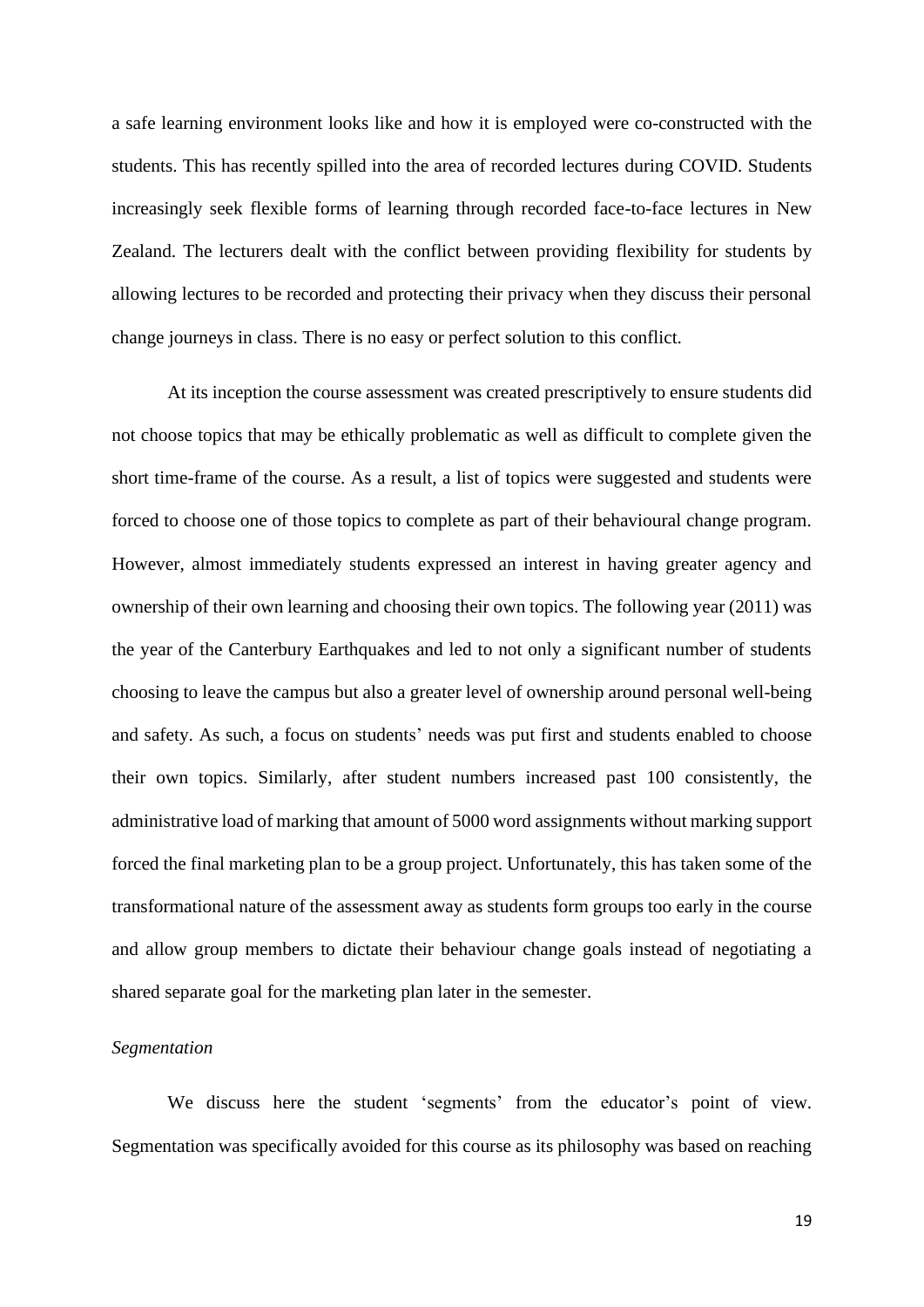any university student who wished to look at behaviour change in marketing. This meant that students without any experience in business or marketing are welcome to attend and goes against the traditional targeting aspect of social marketing. To date, this inclusive approach has presented no problems. In fact, this has ensured interesting and interdisciplinary views are shared within the class. Ultimately leading to reflective learning through an awareness of different types of people and their worldviews, experiences and expertise (Hibbert, 2013; Sterling, 2011). Students also seemed to enjoy it: *"LOVE this topic, should talk to health science people for those doing health promotion as I found this super relevant"* (Student comment, 2019).

# *Exchange*

Exchange considers the value (both positive or negative) provided by the social marketing intervention and behaviour change (French & Blair-Stevens, 2006). Here, we consider the exchange as occurring between the educator and the student in the form of time, effort, and learning involved with the course. From a transactional approach, a lecturer providing good notes from class leading to a higher chance of getting a good grade would be a simple exchange. However, instead the behaviour change project goal sought a transformational learning experience for the students (Mezirow, 1991, 1997; Sterling, 2011). This was so students developed a deeper understanding and reflection on one's self, personal mental models, and behaviour (Hibbert, 2013; Peltier et al., 2005a; Quinton & Smallbone, 2010; Thorpe, 2004). Transformation in thinking, perspectives, and behaviour provided exchange for students beyond higher grades. Instead a belief in a general improvement in one's self (Sterling, 2011) was exchanged for partaking in the course, as the following comments show: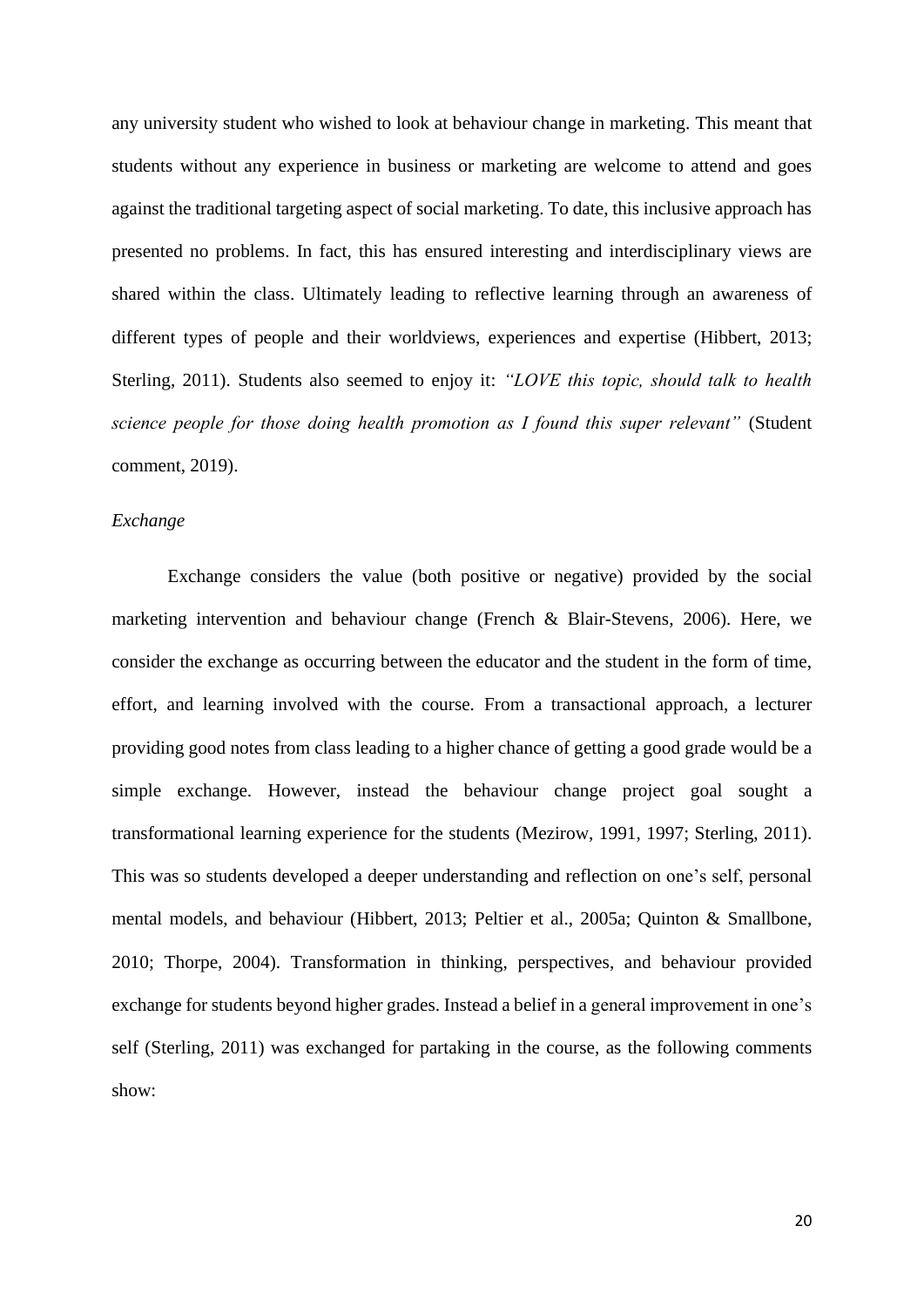*"[Course name] has a real practical class project about how to using this course theories to help everyone being a better self!*" (Student comment, 2020); "*I just want to make the most of this project and use it to actually improve my life.*" (Student comment, 2021).

As such, there is the realisation that there is a value on education for itself, along with its benefit for employment (Clarke et al., 2006). Similarly, the course was valued for its transformative learning.

# *Competition*

From the educator's point of view, there was much competition for the student's cognitive learning space, creating a tension between course goals and competing university goals. The overall course student learning objectives map somewhat onto the university's graduate attributes (the expected mix of skills/knowledge for students completing a bachelor's degree). The social aspects of the university's graduate attributes reflect its underlying ethos around personal growth, but for other more commercially oriented business schools, this may create problems. That being said, the implementation of a test, which seems counter to the pedagogical bases of the course, is there to fit with university guidelines for assessments. The issues with increasing class size also echo the needs of the university in the area of income from student enrolments, which have limited some of the transformative nature of the course due to administration and time costs for the lecturer.

Due to the nature of the course content, there was also competition between students' pre-understanding of commercial marketing principles and social marketing principles. The educators were tasked with reframing students' thinking to how marketing can benefit consumers' well-being, not just to maximise shareholder value. This competed with previous understandings and conceptualisations (Allen et al., 2019). As one student commented "*I had no idea social marketing was a thing before this course. Obviously I'd seen social marketing*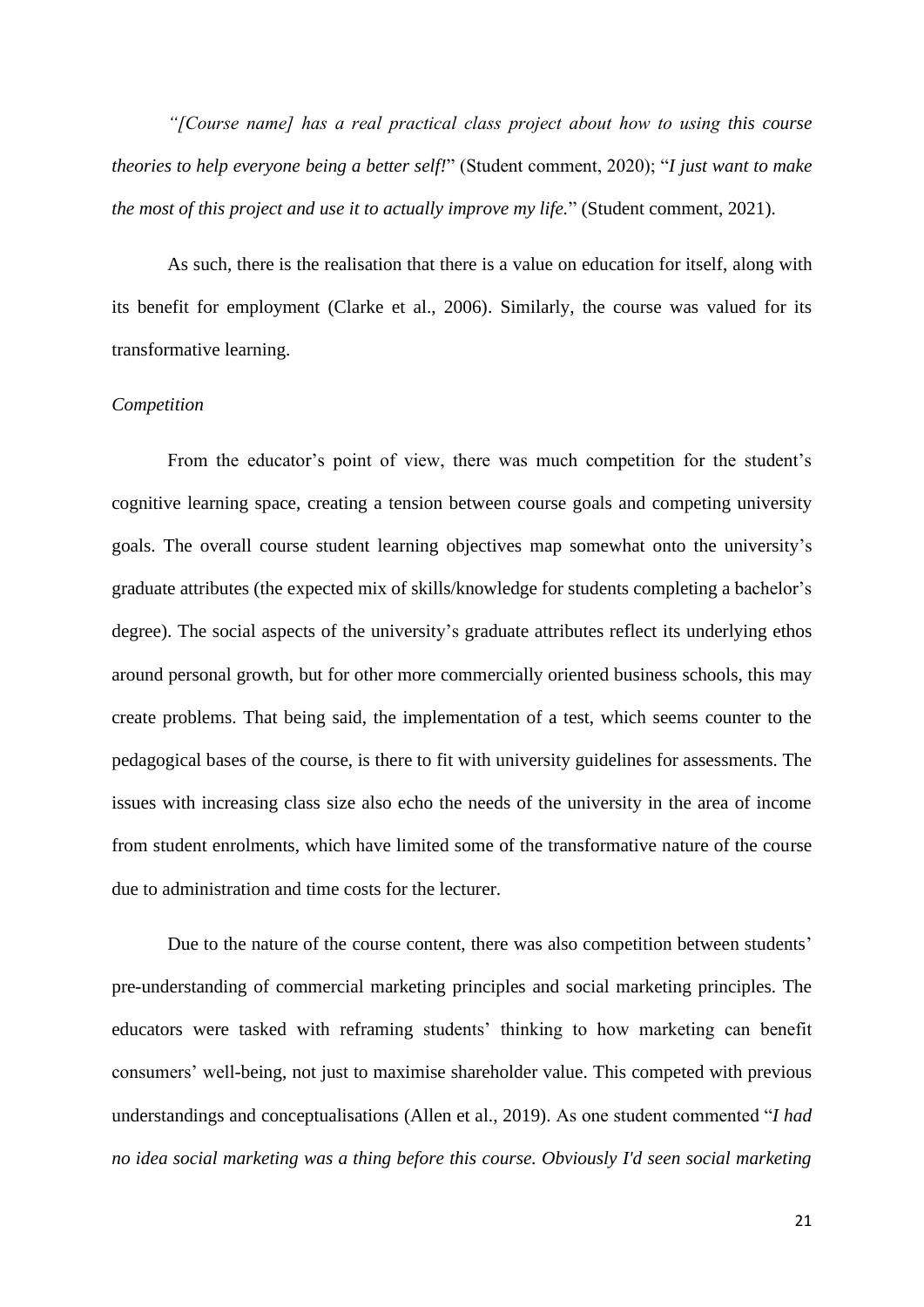*campaigns but I didn't know they were different and had different objectives. This course was super informative and engaging. I thoroughly enjoyed it*" (Student comment, 2020).

One common example is re-learning the concept of 'cost' or 'price' associated with a social marketing campaign. The cost of a behaviour is not necessarily financial but can come from time, opportunity cost to do other things, loss of friendships etc. Many students who have only been exposed to financially anchored definitions of cost struggled with these concepts. Similarly, understanding surrounding distribution when no product is available or physical service space; and the abundant use of promotion without the other marketing mix aspects was rampant. Avoidance of incorporation of the 'people' aspect beyond online influencers, and ignoring policy implications, also were grounds for redevelopment of course materials and teaching approaches. To ensure students really understood these concepts, the lectures on the marketing mix topics were changed to interactive workshops. In these students formed groups, were presented with each topic one by one, and then discussed in groups how they would apply that to their behaviour change project. The lecturer walked around each group checking for understanding.

# **Discussion**

This article provides a pedagogy for social marketing education – the transformative social marketing pedagogy which views social marketing *AS* pedagogy. We have demonstrated that the same principles used by social marketers to facilitate change can be utilised as a pedagogic tool to facilitate students' learning and understanding of social marketing. Teaching behavioural change should not just be about knowledge acquisition but be embedded in the core of social marketing courses and assessments. In practice and at a minimum, the proposed pedagogy enables students to experience personal behaviour change in order to inform (through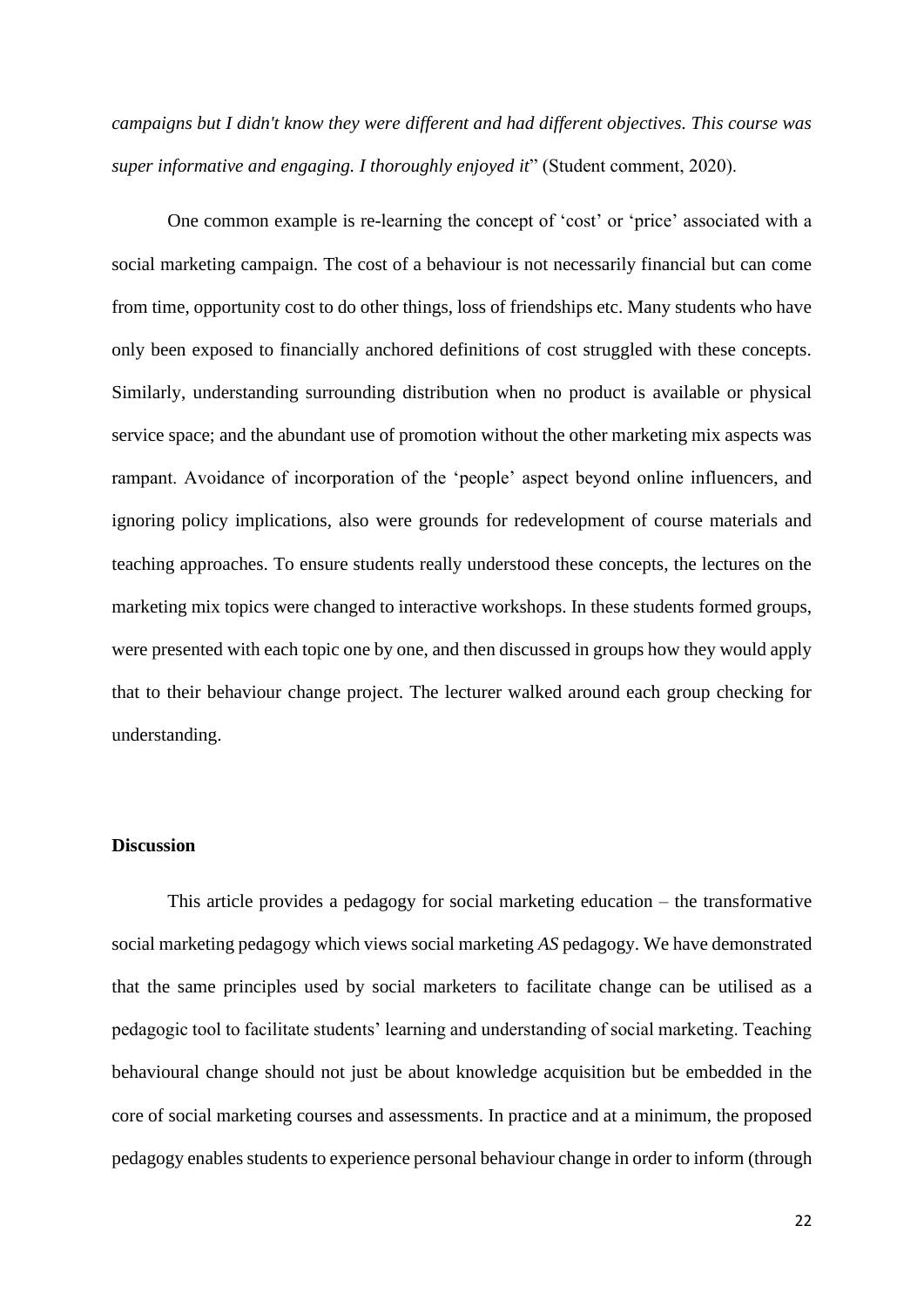a deeper understanding) how they might make an intervention plan for others to change. At best, the transformational approach means that at a philosophical and ontological level, students have experienced a change in frame of reference, changed their behavior and empathize with others.

We propose experiential learning, alongside associated practices of reflective and active learning, provide opportunities for transformative learning. Students are encouraged to choose to change a behaviour that resonates for them, and apply their learning from class to their own behaviour change journey. In other words, the assessment can be tailored to their interests and personal circumstances. The experience includes both engaging in personal behaviour change as well as planning for other's behaviour change. This experience allows students to engage in reflective learning, through diary entries reflecting on why and how behavior change did/did not occur using a feedforward approach and providing scaffolding as well as interacting with a variety of students from different disciplinary backgrounds. It includes active learning, through chosen topics, open forum discussions, and class engagement in workshop type activities.

We present the value of this pedagogy as a three-pronged approach resulting in Interpretive Experiences, Transformative Experiences, and Praxis which include elements of feeding forward and authentic assessment. Theoretical bases that were used for class activities and assessments can be seen in figure 1 which is the theoretical contribution of this article. As can be seen, we suggest a layered approach to social marketing *AS* pedagogy to ensure a truly transformative outcome for students.

## <INSERT FIGURE 1 HERE>

Figure 1: Transformative Social Marketing Pedagogy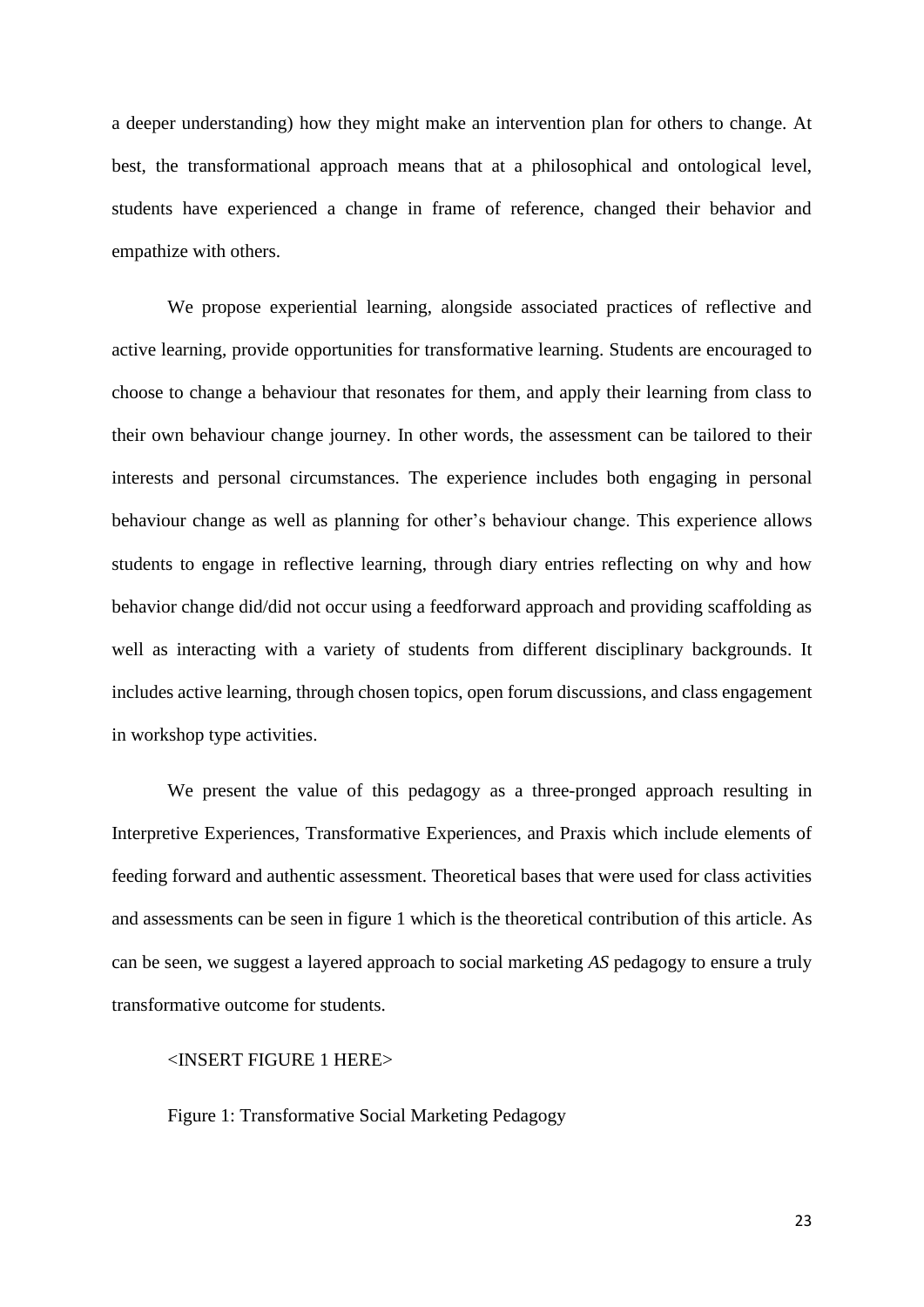Through the harnessing of Experiential learning, Interpretive experiences were created through a mixture of both abstract conceptualisations and concrete experiences, as well as feeding forward. The aim of this aspect is for students to reflect and gain deep insights on marketing for behaviour change at multiple levels – as a person changing, *and* as a social marketer aiming to facilitate change in others. These Interpretive experiences happen through abstract conceptualisation through standard lecture delivery and readings to introduce new ideas, as well as with in-class storytelling and analogies to aid in interpretation and understanding of those new ideas. This was followed and concurrently run with the student's concrete experience of the personal change project allowing them to try personal change in a completely new way or reinterpret personal change that they had tried before (Sterling, 2011). Classes centred around how theory can be applied to students' individual projects, rather than simply generic reflections of behavioural change. This created a more focused environment with an onus on personal growth and development (Sterling, 2011). In this way, the assessment was co-created between the lecturer and the student, providing students with greater ownership of their own learning and practice. This active learning ensures educators provide learning activities and assessments that enable students to explore their own ideas, attitudes, and beliefs about their chosen subject matter (Shakarian, 1995).

Transformative experiences occur in the following ways. In the weekly diaries'students were asked to provide reflective observations of their behaviour change project, which was also sought through in-class activities and discussions. Further, reflective observation was encouraged through discussions with students in class and the incorporation of feedforward (Quinton and Smallbone, 2010). This allowed students to develop their own ability to reflect and grow on their own and others understandings, experiences and interpretations (Peltier et al., 2005b; Thorpe, 2004). The "Un-learning" of commercial marketing also provided a reflective and transformative experience because it allowed students to reflect on and critique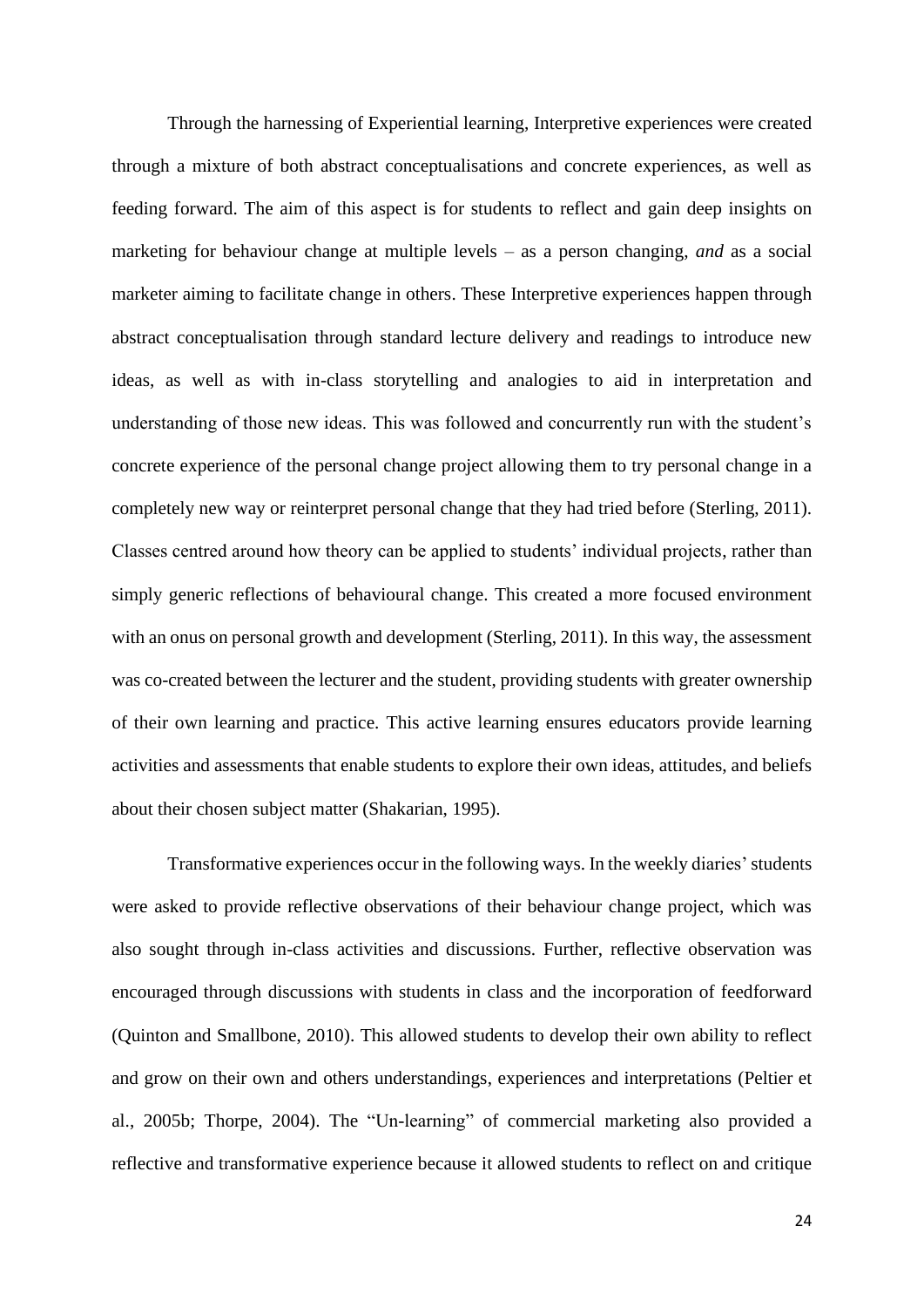their current knowledge of the world and discipline (Hibbert, 2013). They were encouraged to actively experiment with the weekly content, such as theories of behaviour, in their behaviour change project. Students did so through both journaling reflections and incorporation into their social marketing plans aimed at others.

This pedagogical approach, social marketing *AS* pedagogy, supported the development of both personal and professional skills in social marketing. As such, the third component to theory applied in this course was the active encouragement of Praxis to ensure class content was translated into professional social marketing skills. They achieved this through active authentic learning activities and assessments (Ashford-Rowe et al., 2014; Gulikers et al., 2004). These included the workshop style in-class activities, consumer research survey creation and analysis, and the overall social marketing plan. These assessments enabled students to combine reflection and action. Future iterations of the course will have students implement their social marketing interventions within the university environment.

In essence, transformational learning is social marketing in action in the classroom. We explore how educators can effectively translate social marketing principles into pedagogy using social marketing benchmark criteria. Just as for a behaviour change campaign, social marketing educators can influence specific student behaviours, not only knowledge, attitudes, and beliefs. Applying social marketing principles, educators need also to understand the lives, behaviour, and issues for students, their learning, and transformative experience. Students have become increasingly overworked and stressed, especially due to rising costs of living. Thus, we must understand their 'exchange' in the form of student time, effort, and learning involved with the course. While also considering what competes for the students' time and mental resources. We must cater to different students from various disciplines, backgrounds, and cultures. Identifying them as student segments and appealing appropriately through assessment customization and unique perspectives and insights in class discussions follows.

25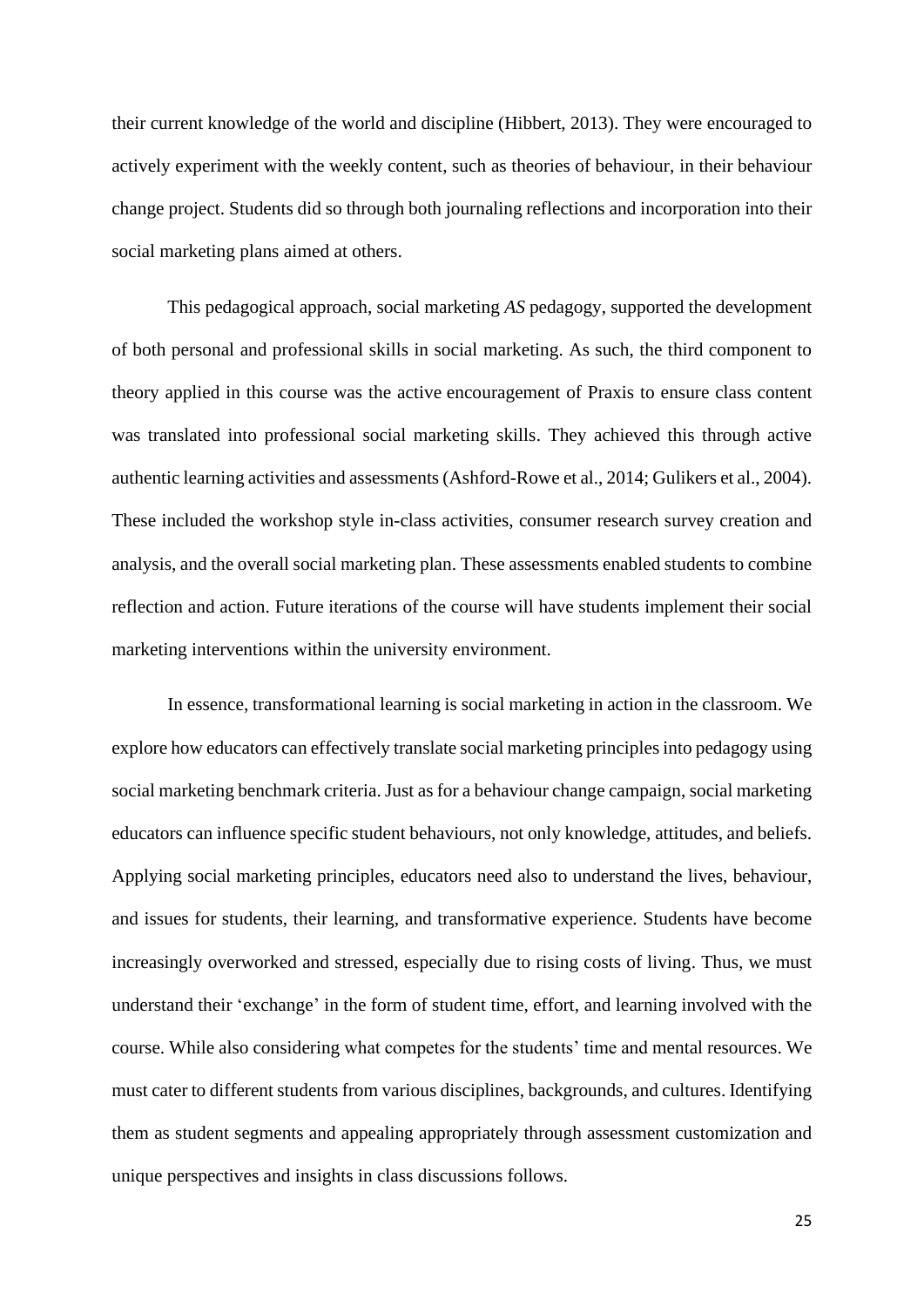As social marketers we must reflect not only on *what* we teach students (Kelly, 2013), but *how* we teach them. We suggest social marketing *AS* pedagogy as a means to further understand the nuances, complexities, tensions and intersections associated with changing behaviour. This transformational approach not only enables students to build a deeper understanding of theories and concepts covered in class but also the human side of behaviour change that can be fraught with failures, and how to overcome these. It further develops their praxis and professional skills in social marketing. Future research should explore the nature of personal experiences in a behaviour change program as a means of driving deeper understanding of encouraging change in others. Whether reflective practices during a behaviour change program effect the efficacy and longevity of the change might also be studied. Finally, how best to encourage a similar transformational learning practice through distance learning techniques and without direct engagement with class needs further research, as universities continue to build distance modules.

# **References**

- Allen, S., Cunliffe, A. L., & Easterby-Smith, M. (2019). Understanding sustainability through the lens of ecocentric radical-reflexivity: Implications for management education. *Journal of Business Ethics*, *154*(3), 781–795.
- Ashford-Rowe, K., Herrington, J., & Brown, C. (2014). Establishing the critical elements that determine authentic assessment. *Assessment & Evaluation in Higher Education*, *39*(2), 205–222.
- Bascoul, G., Schmitt, J., Rasolofoarison, D., Chamberlain, L., & Lee, N. (2013). Using an Experiential Business Game to Stimulate Sustainable Thinking in Marketing Education. *Journal of Marketing Education*, *35*(2), 168–180.
- Bergsteiner, H., Avery, G. C., & Neumann, R. (2010). Kolb's experiential learning model: Critique from a modelling perspective. *Studies in Continuing Education*, *32*(1), 29– 46.
- Biroscak, B. J., Lefebvre, R. C., Schneider, T., Marshall, R. J., McDermott, R. J., & Bryant, C. A. (2014). Assessment of social marketing education, training, and application in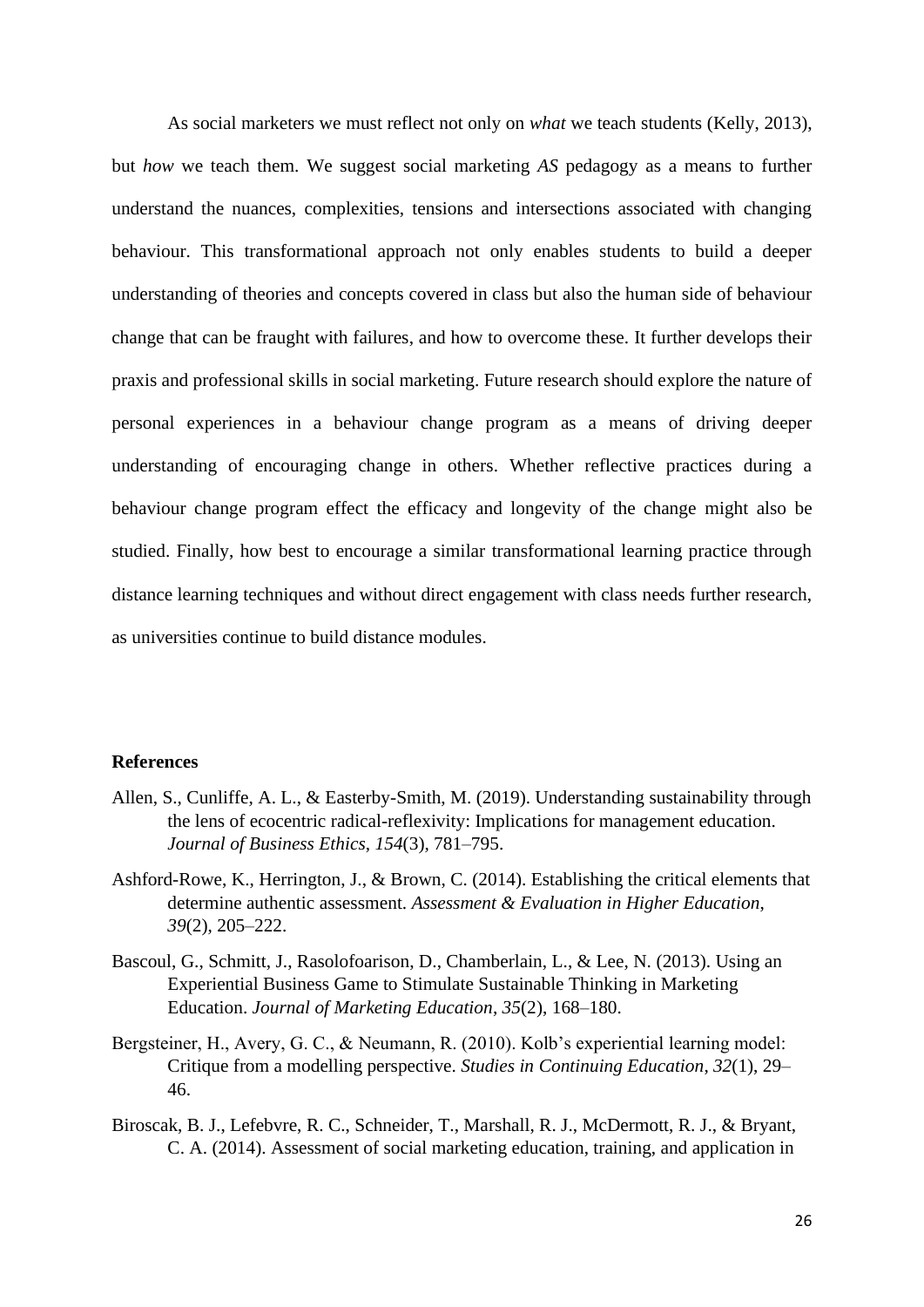public health settings. *International Review on Public and Nonprofit Marketing*, *11*(2), 145–160.

- Boggs, J. G., Mickel, A. E., & Holtom, B. C. (2007). Experiential learning through interactive drama: An alternative to student role plays. *Journal of Management Education*, *31*(6), 832–858.
- Brennan, L., Binney, W., Parker, L., Aleti, T., & Nguyen, D. (2014). *Social marketing and behaviour change: Models, theory and applications*. Edward Elgar Publishing.
- Carrington, S., Mercer, K. L., Iyer, R., & Selva, G. (2015). The impact of transformative learning in a critical service-learning program on teacher development: Building a foundation for inclusive teaching. *Reflective Practice*, *16*(1), 61-72.
- Clarke, P., Gray, D., & Mearman, A. (2006). The marketing curriculum and educational aims: Towards a professional education? *Marketing Intelligence & Planning*, *24*(3), 189–201. https://doi.org/10.1108/02634500610665673
- Cranton, P., & Taylor, E. W. (2012). A theory in progress? Issues in transformative learning theory. *European journal for research on the education and learning of adults*, *4*(1), 35-47.
- Dewey, J., J. (1933). *How we think: A restatement of the relation of reflective thinking to the educative process*. Heath.
- Duffy, T. M., & Jonassen, D. H. (1991). Constructivism: New implications for instructional technology? *Educational Technology*, *31*(5), 7–12.
- Ertmer, P. A., & Newby, T. J. (1993). Behaviorism, cognitivism, constructivism: Comparing critical features from an instructional design perspective. *Performance Improvement Quarterly*, *6*(4), 50–72.
- French, J., & Blair-Stevens, C. (2006). Social marketing national benchmark criteria. *UK: National Social Marketing Centre*.
- Frontczak, N. T. (1998). A paradigm for the selection, use and development of experiential learning activities in marketing education. *Marketing Education Review*, *8*(3), 25–33.
- Gulikers, J. T., Bastiaens, T. J., & Kirschner, P. A. (2004). A five-dimensional framework for authentic assessment. *Educational Technology Research and Development*, 52(3), 67– 86
- Hamer, L. O. (2000). The additive effects of semistructured classroom activities on student learning: An application of classroom-based experiential learning techniques. *Journal of Marketing Education*, *22*(1), 25–34.
- Harlen, W., & James, M. (1997). Assessment and learning: differences and relationships between formative and summative assessment. *Assessment in Education: Principles, Policy & Practice*, 4(3), 365-379.
- Hibbert, P. (2013). Approaching reflexivity through reflection: Issues for critical management education. *Journal of Management Education*, *37*(6), 803–827.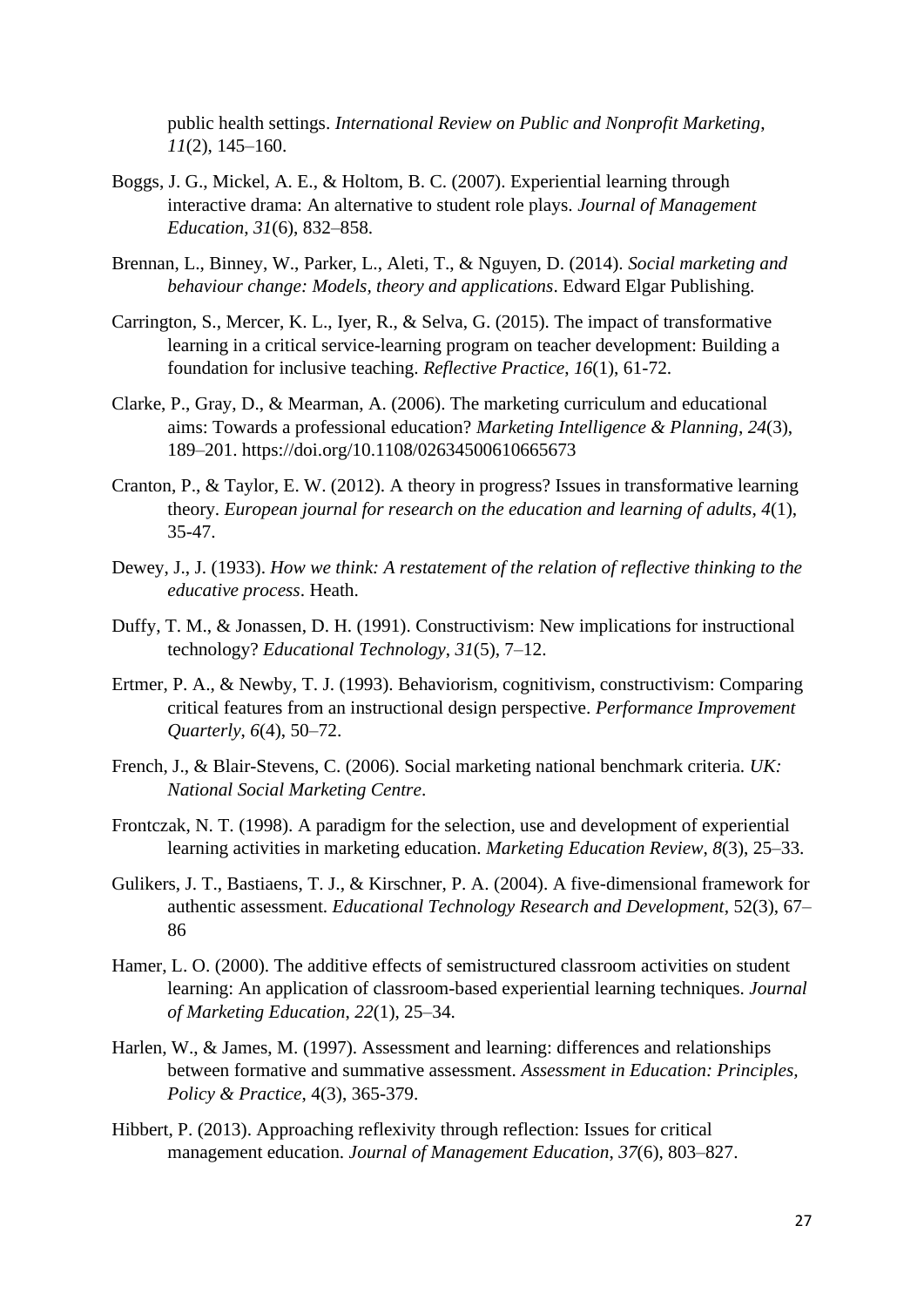- Kelly, K. (2009). Social marketing education: The beat goes on. *Social Marketing Quarterly*, *15*(3), 129–141.
- Kelly, K. J. (2013). Academic course offerings in social marketing: The beat continues. *Social Marketing Quarterly*, *19*(4), 290–295.
- Kitchenham, A. (2008). The evolution of John Mezirow's transformative learning theory. *Journal of Transformative Education*, *6*(2), 104–123.
- Kolb, A. Y., & Kolb, D. A. (2005). Learning styles and learning spaces: Enhancing experiential learning in higher education. *Academy of Management Learning & Education*, *4*(2), 193–212.
- Kolb, D. A. (1984). *Experiential learning: Experience as the source of learning and development*. Prentice.
- Labrecque, L. I., Markos, E., & Darmody, A. (2021). Addressing online behavioral advertising and privacy implications: A comparison of passive versus active learning approaches. *Journal of Marketing Education*, *43*(1), 43–58.
- Lange, E. A. (2004). Transformative and restorative learning: A vital dialectic for sustainable societies. *Adult Education Quarterly*, *54*(2), 121–139.

Lefebvre, R. C. (2012). Transformative social marketing: Co-creating the social marketing discipline and brand. *Journal of Social Marketing*, *2*(2), 118–129.

- McKay-Nesbitt, J., DeMoranville, C. W., & McNally, D. (2012). A strategy for advancing social marketing: Social marketing projects in introductory marketing courses. *Journal of Social Marketing*.
- Mezirow, J. (1991). *Transformative dimensions of adult learning.* ERIC.
- Mezirow, J. (1997). Transformative learning: Theory to practice. *New Directions for Adult and Continuing Education*, *74*, 5–12.
- Nagata, A. L. (2004). Promoting self-reflexivity in intercultural education. *Journal of Intercultural Communication*, *8*, 139–167.
- Peltier, J. W., Hay, A., & Drago, W. (2005a). The reflective learning continuum: Reflecting on reflection. *Journal of Marketing Education*, *27*(3), 250–263.
- Peltier, J. W., Hay, A., & Drago, W. (2005b). The reflective learning continuum: Reflecting on reflection. *Journal of Marketing Education*, *27*(3), 250–263.
- Quinton, S., & Smallbone, T. (2010). Feeding forward: Using feedback to promote student reflection and learning–a teaching model. *Innovations in Education and Teaching International*, *47*(1), 125–135.
- Radford, S. K., Hunt, D. M., & Andrus, D. (2015). Experiential Learning Projects: A Pedagogical Path to Macromarketing Education. *Journal of Macromarketing*, *35*(4), 466–472. https://doi.org/10.1177/0276146715573834